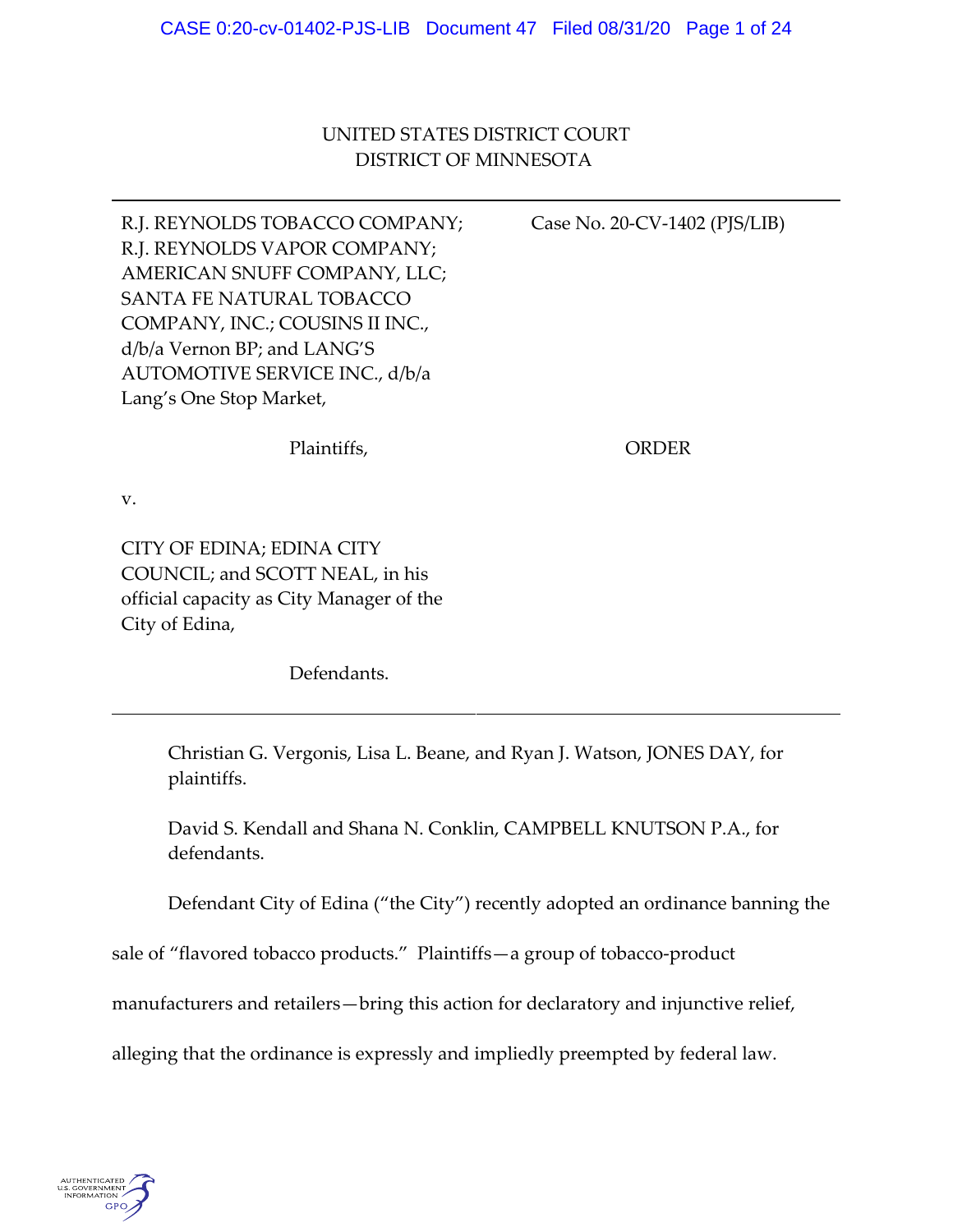This matter is before the Court on the City's motion to dismiss and plaintiffs' motion for a preliminary injunction. For the reasons that follow, the Court grants the City's motion, denies plaintiffs' motion, and dismisses this action. $^1$ 

## *A. Standard of Review*

In reviewing a motion for a preliminary injunction, a court must consider four factors: (1) the movant's likelihood of success on the merits; (2) the threat of irreparable harm to the movant if the injunction is not granted; (3) the balance between that harm and the harm that granting the injunction will inflict on the other parties; and (4) the public interest. *Dataphase Sys., Inc. v. C L Sys., Inc.*, 640 F.2d 109, 114 (8th Cir. 1981).

In reviewing a motion to dismiss for failure to state a claim under Fed. R. Civ. P. 12(b)(6), a court must accept as true all of the factual allegations in the complaint and draw all reasonable inferences in the plaintiff's favor. *York v. Wellmark, Inc.*, 965 F.3d 633, 638 (8th Cir. 2020). Although the factual allegations need not be detailed, they must be sufficient to "raise a right to relief above the speculative level . . . ." *Bell Atl. Corp. v. Twombly*, 550 U.S. 544, 555 (2007). The complaint must "state a claim to relief that is plausible on its face." *Id.* at 570.

 $^1$ In addition to suing the City, plaintiffs also sued the city council and the city manager in their official capacities. At oral argument, however, plaintiffs conceded that their claims against those defendants are redundant. The Court accordingly dismisses those claims without prejudice.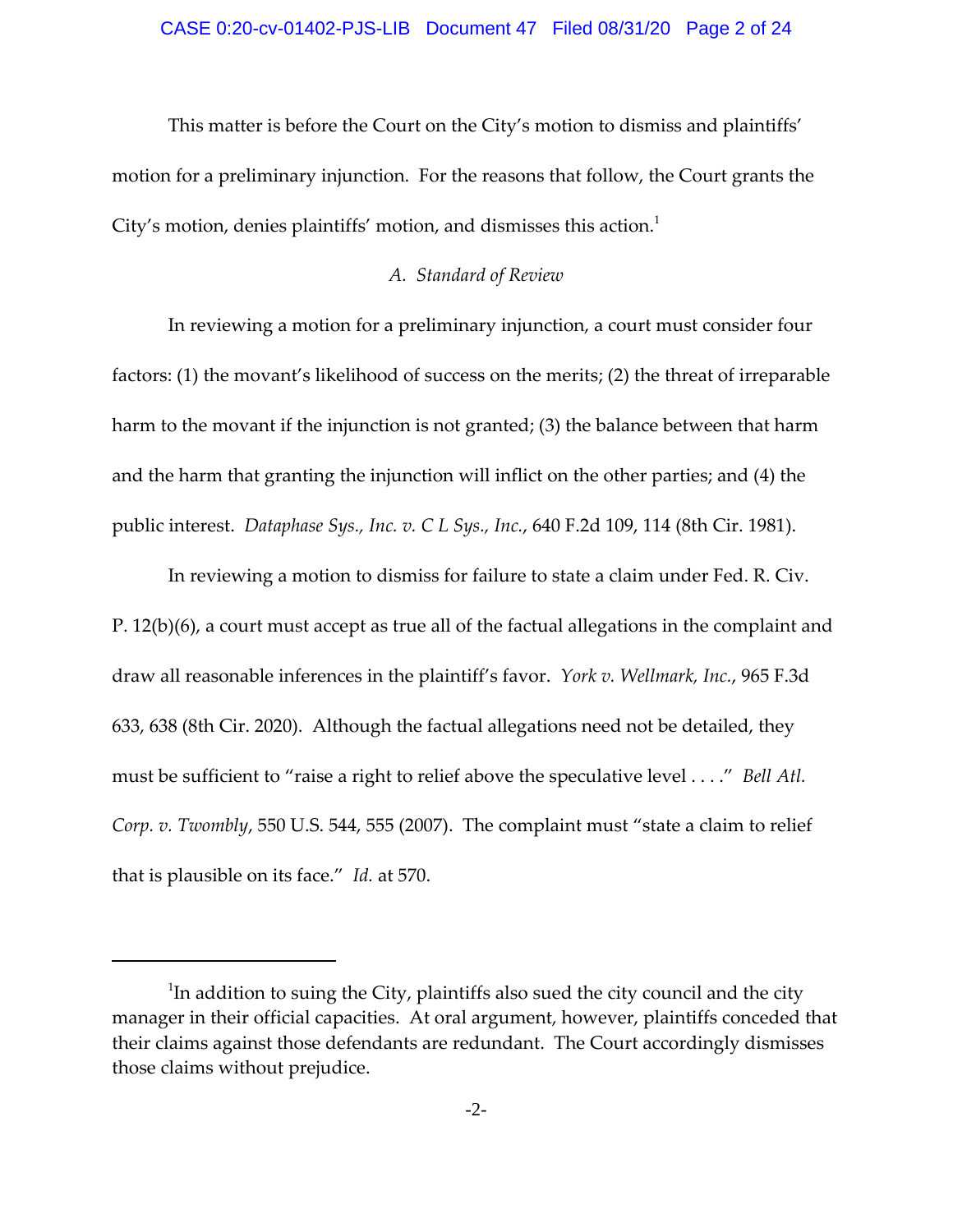Even though the parties' motions are subject to different standards of review, the parties agree that this case turns on pure questions of law and that, regardless of how the Court resolves the parties' motions, the case is ripe for resolution and entry of judgment. *See* Fed. R. Civ. P. 65(a)(2) (permitting a court to consolidate a preliminary‐ injunction hearing with the trial on the merits).

## *B. The Ordinance*

On June 16, 2020, the City adopted Ordinance No. 2020–08 ("the Ordinance"), which provides that "[n]o person shall sell or offer for sale any flavored tobacco products." Compl. Ex. C. The Ordinance defines "flavored tobacco product" as follows:

> *Flavored tobacco product* means any tobacco, tobacco‐related product, or tobacco‐related device that contains a taste or smell, other than the taste or smell of tobacco, that is distinguishable by an ordinary consumer either prior to or during consumption or use of the product or device, including, but not limited to, any taste or smell relating to menthol, mint, wintergreen, chocolate, cocoa, vanilla, honey, fruit, or any candy, dessert, alcoholic beverage, herb or spice. A public statement or claim, whether express or implied, made or disseminated by a manufacturer of the product or device, or by any person authorized or permitted by the manufacturer to make or disseminate public statements concerning such products, that a product has or produces a taste or smell other than tobacco will constitute presumptive evidence that the product is a flavored tobacco product.

*Id.* The Ordinance takes effect on September 1, 2020. *Id.*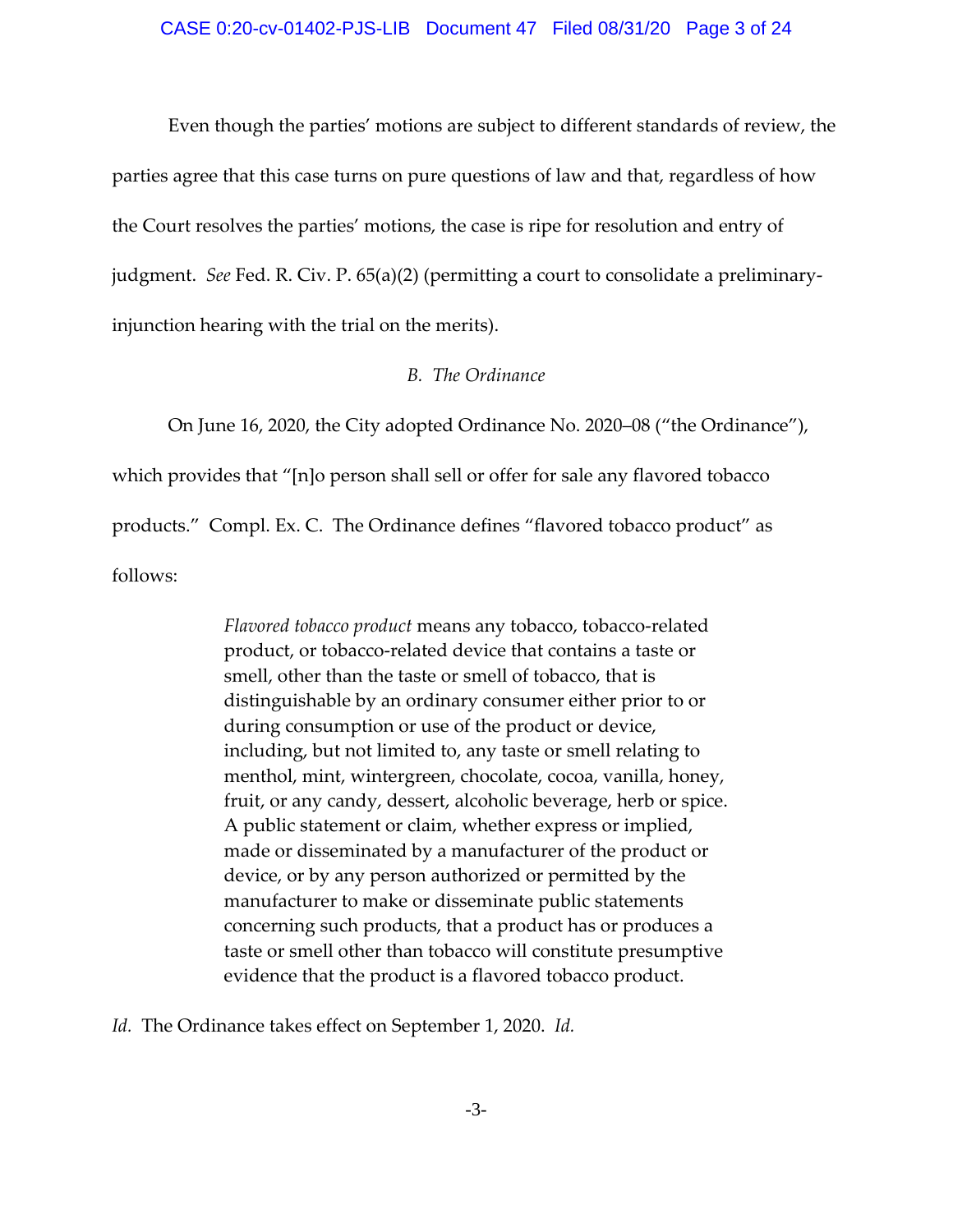Plaintiffs argue that the Ordinance is both expressly and impliedly preempted.

The Court considers each argument in turn.

### *C. Express Preemption*

In 2009, Congress enacted the Family Smoking Prevention and Tobacco Control

Act ("the Act"), Pub. L. No. 111‐31, 123 Stat. 1776 (June 22, 2009), which grants the Food

and Drug Administration ("FDA") authority to regulate tobacco products. The Act

contains several provisions that expressly address the extent of state and local authority

to regulate tobacco products. Specifically, 21 U.S.C. § 387p—entitled "Preservation of

State and local authority"—contains a preservation clause  $(\S 387p(a)(1))$ , a preemption

clause (§ 387 $p(a)(2)(A)$ ), and a saving clause (§ 387 $p(a)(2)(B)$ ).

The preservation clause  $(S \frac{387p(a)}{1})$  provides as follows:

Except as provided in paragraph  $(2)(A)$  [the preemption clause], nothing in this subchapter, or rules promulgated under this subchapter, shall be construed to limit the authority of a Federal agency (including the Armed Forces), a State or political subdivision of a State, or the government of an Indian tribe to enact, adopt, promulgate, and enforce any law, rule, regulation, or other measure with respect to tobacco products that is in addition to, or more stringent than, requirements established under this subchapter, including a law, rule, regulation, or other measure relating to or prohibiting the sale, distribution, possession, exposure to, access to, advertising and promotion of, or use of tobacco products by individuals of any age, information reporting to the State, or measures relating to fire safety standards for tobacco products. No provision of this subchapter shall limit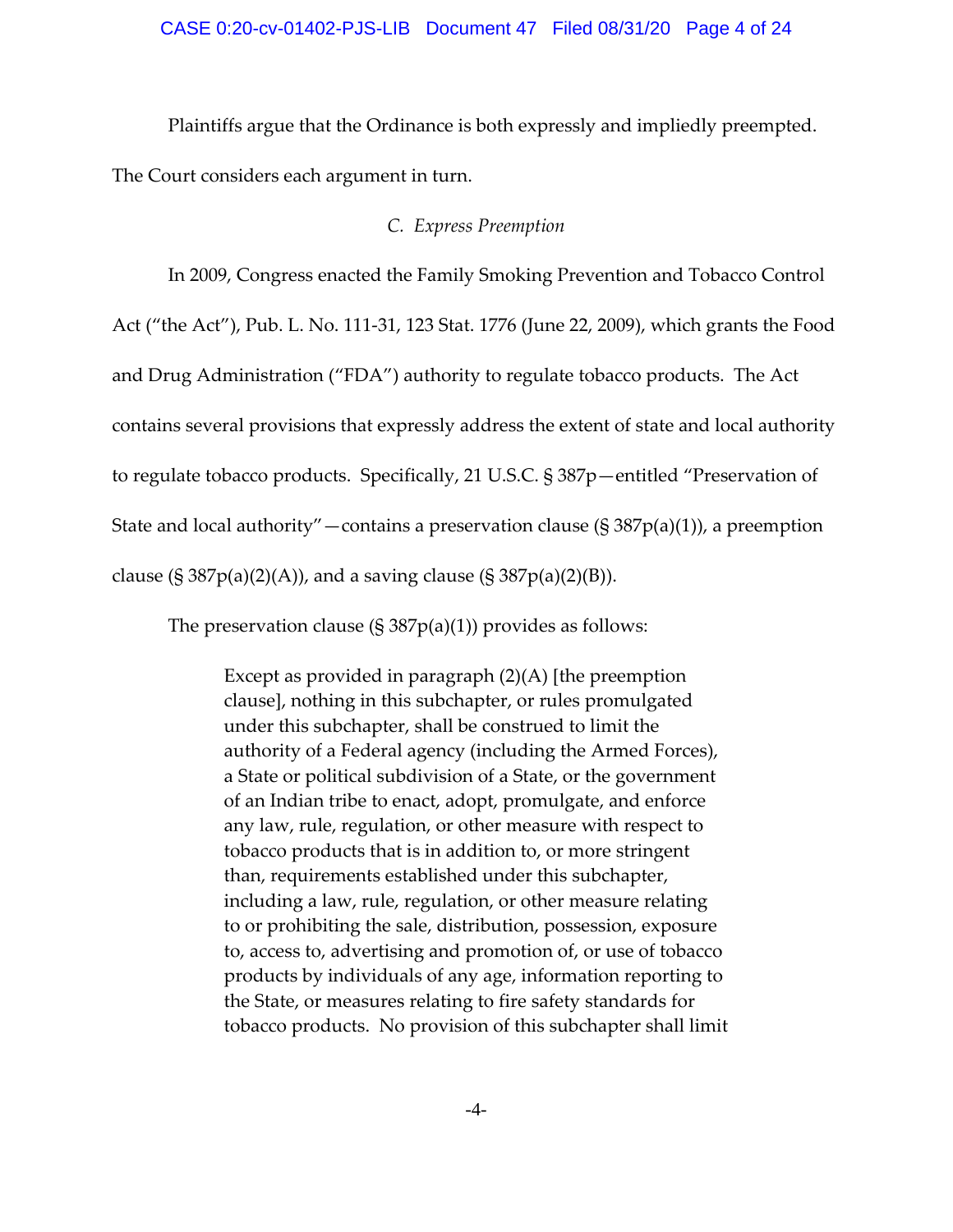or otherwise affect any State, tribal, or local taxation of tobacco products.

The preemption clause  $(S \frac{387p(a)(2)(A)}{p}$  provides as follows:

No State or political subdivision of a State may establish or continue in effect with respect to a tobacco product any requirement which is different from, or in addition to, any requirement under the provisions of this subchapter relating to tobacco product standards, premarket review, adulteration, misbranding, labeling, registration, good manufacturing standards, or modified risk tobacco products.

And finally the saving clause  $(S \cdot 387p(a)(2)(B))$  provides as follows:

Subparagraph (A) [the preemption clause] does not apply to requirements relating to the sale, distribution, possession, information reporting to the State, exposure to, access to, the advertising and promotion of, or use of, tobacco products by individuals of any age, or relating to fire safety standards for tobacco products. . . .

The parties first dispute whether the Ordinance falls within the scope of the preemption clause. Specifically, they dispute whether the Ordinance qualifies as a "requirement . . . relating to tobacco product standards . . . ." (The Court adopts the parties' shorthand convention of referring to such requirements as "tobacco product standards.") The City argues that the Ordinance does not establish a "tobacco product standard"—and thus is not within the preemption clause—because it regulates the sale of finished products and does not dictate anything about the manufacturing process or about what ingredients tobacco products may contain.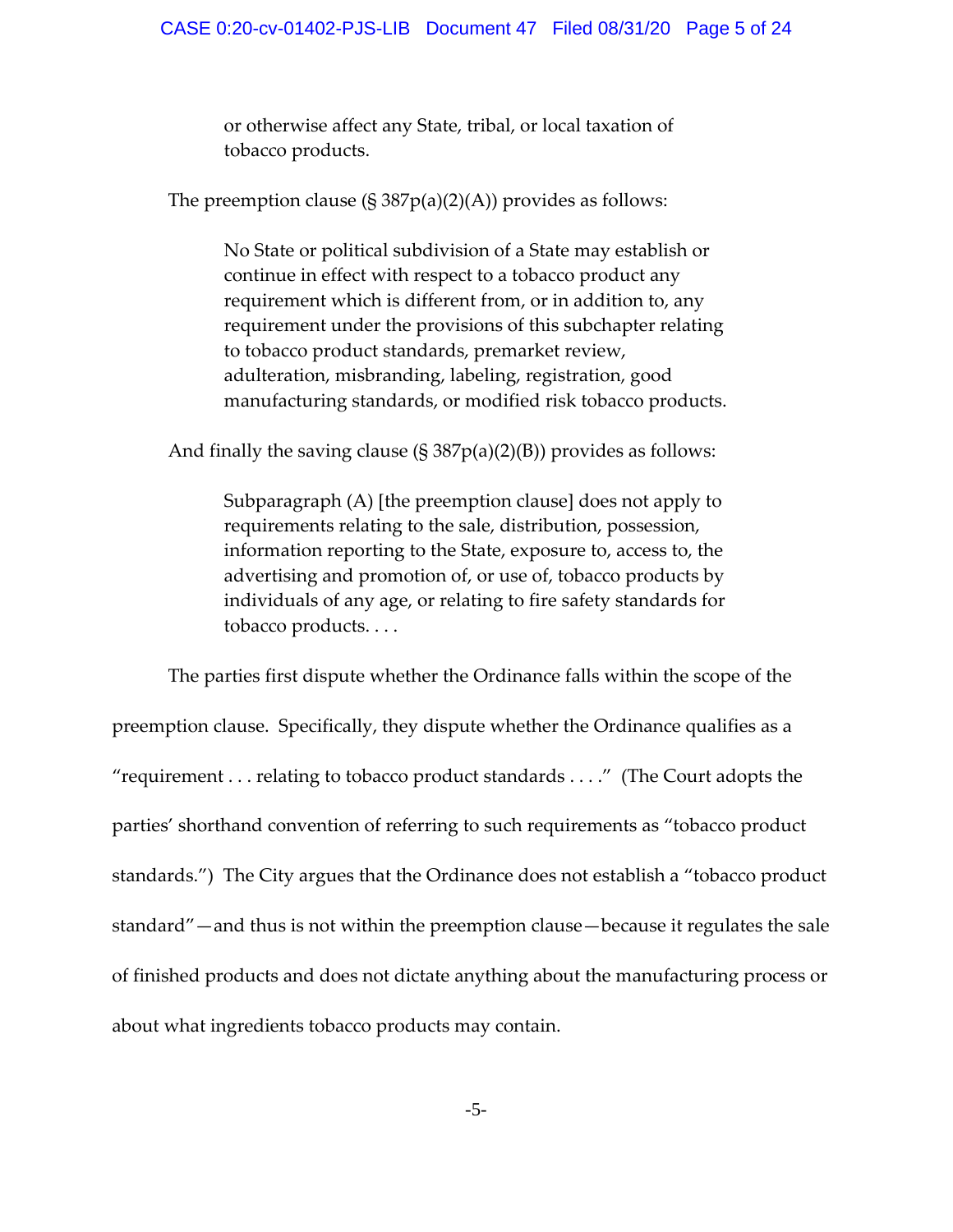Other courts have agreed with this distinction, holding that a tobacco‐product standard is a *manufacturing* regulation, and thus that a *sales* regulation is not a tobacco‐ product standard unless it is a de facto manufacturing regulation—that is, unless it "clearly infringe[s] on the FDA's authority to determine what chemicals and processes may be used in making tobacco products." *U.S. Smokeless Tobacco Mfg. Co. v. City of New York*, 708 F.3d 428, 434–35 (2d Cir. 2013) (holding that a sales restriction was not a "tobacco product standard" because "[w]hether a product is governed by Administrative Code § 17–715 depends on its characteristics as an end product, and not on whether it was manufactured in a particular way or with particular ingredients"); *CA Smoke & Vape Ass'n, Inc. v. Cty. of Los Angeles*, No. 20‐4065, 2020 WL 4390384, at \*5 (C.D. Cal. June 9, 2020) ("a sales ordinance that does not direct manufacturers as to which ingredients they may or may not include is not a preempted tobacco product standard" (footnote omitted)); *see also Nat'l Ass'n of Tobacco Outlets, Inc. v. City of Providence*, 731 F.3d 71, 82–83 & n.11 (1st Cir. 2013) (holding that sales regulations are not tobacco-product standards and stating that "whether those regulations have an impact on manufacturing is irrelevant").

Unfortunately, however, the courts that have embraced this manufacturing/sales distinction have provided little in the way of justification—and, indeed, have sometimes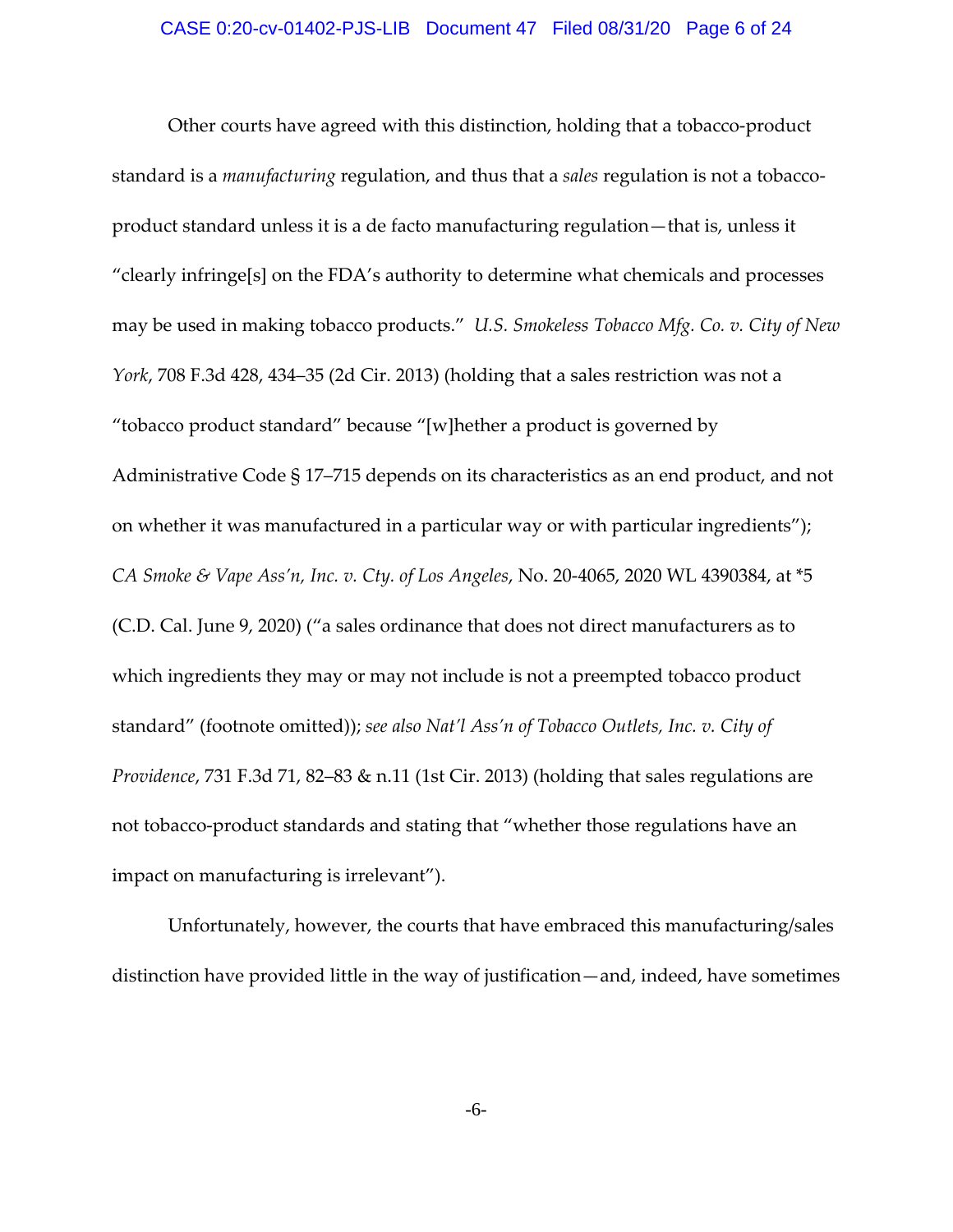#### CASE 0:20-cv-01402-PJS-LIB Document 47 Filed 08/31/20 Page 7 of 24

provided little more than ipse dixit. In this Court's view, the distinction is insupportable in light of the statutory text.

While the Act does not expressly define "tobacco product standards," it does prescribe the content of such standards. Section  $387g(a)(4)$  provides that a tobaccoproduct standard "shall include provisions that are appropriate for the protection of the public health . . . ." Section 387g(a)(4) goes on to describe specific types of provisions that may be included "where appropriate," including "provisions respecting the construction, components, ingredients, additives, constituents, including smoke constituents, and properties of the tobacco product"; provisions for nicotine yields; testing provisions; provisions for measurement of tobacco-product characteristics; provisions prescribing the form and content of labeling; and "a provision requiring that the sale and distribution of the tobacco product be restricted but only to the extent that the sale and distribution of a tobacco product may be restricted under a regulation under section  $387f(d)$  of this title."<sup>2</sup>

In addition to prescribing the content of tobacco-product standards, the Act also includes two provisions that the Act itself labels as "tobacco product standards." *See* 21 U.S.C. § 387g(a)(3). One of those tobacco‐product standards concerns the flavor of

 $^2$ Section 387f(d) requires the FDA to take into account certain factors in determining whether a sales or distribution restriction would be "appropriate for the protection of the public health." 21 U.S.C. § 387f(d)(1).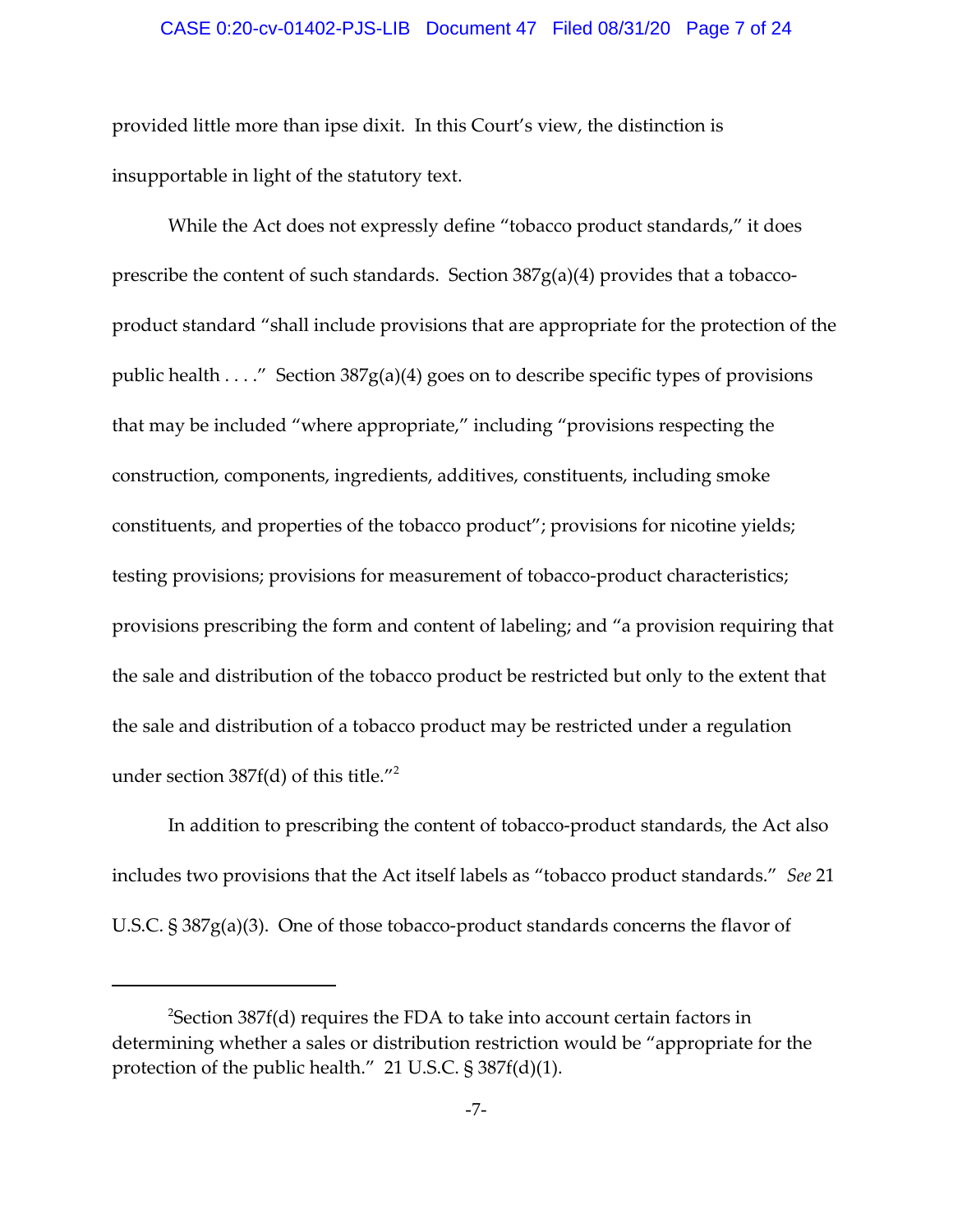cigarettes. *See* 21 U.S.C. § 387g(a)(1)(A) ("a cigarette or any of its component parts (including the tobacco, filter, or paper) shall not contain, as a constituent (including a smoke constituent) or additive, an artificial or natural flavor (other than tobacco or menthol) or an herb or spice . . . that is a characterizing flavor of the tobacco product or tobacco smoke").

Clearly, then, "tobacco product standards" are not limited to provisions that relate to manufacturing processes and components; they also include "provisions respecting the . . . properties" of the tobacco product and restrictions on the "*sale and distribution* of the tobacco product." 21 U.S.C. § 387g(a)(4) (emphasis added). The Ordinance is, of course, both a provision respecting a property—specifically, the flavor—of tobacco products and a restriction on the sale of tobacco products. Thus, the Ordinance fits comfortably within the description of tobacco-product standards found in §  $387g(a)(1)(A)$ .

The City disagrees. According to the City,  $\S 387g(a)(1)(A)$  envisions that a tobacco‐product standard must directly regulate the ingredients that a tobacco product may contain. The Ordinance is not such a provision, the City argues, because it bans the sale of certain tobacco products—specifically, tobacco products "that contain[] a taste or smell, other than the taste or smell of tobacco"—no matter how those tobacco products are manufactured.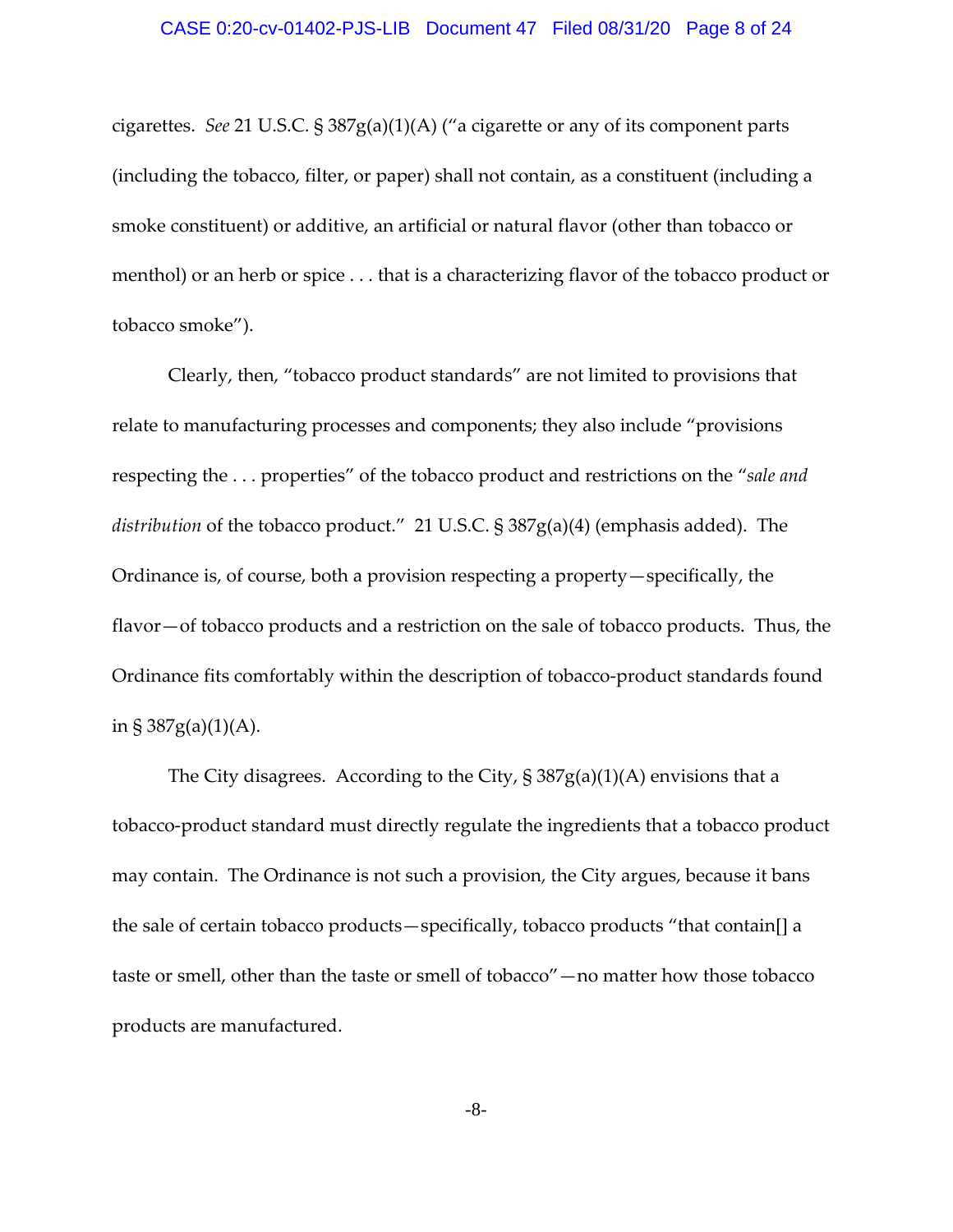### CASE 0:20-cv-01402-PJS-LIB Document 47 Filed 08/31/20 Page 9 of 24

Again, however, tobacco‐product standards include "provisions respecting the . . . properties" of tobacco products, and there can be no dispute that a provision respecting the flavor of a tobacco product is a provision respecting a "propert[y]" of that product. Moreover, even if it were necessary to show a direct ban on ingredients (as opposed to flavors), the Ordinance is in effect such a ban. There is little difference between the government telling a manufacturer that it may not add an ingredient that imparts a flavor to a tobacco product and the government telling a manufacturer that it may not sell a tobacco product if it has added an ingredient that imparts a flavor. *Cf. Nat'l Meat Ass'n v. Harris*, 565 U.S. 452, 464 (2012) ("if the sales ban were to avoid the FMIA's preemption clause, then any State could impose any regulation on slaughterhouses just by framing it as a ban on the sale of meat produced in whatever way the State disapproved"); *Engine Mfrs. Ass'n v. S. Coast Air Quality Mgmt. Dist.*, 541 U.S. 246, 254–55 (2004) (rejecting argument that a purchase restriction on vehicles with particular emission characteristics was not a "standard" and explaining that "a standard is a standard even when not enforced through manufacturer-directed regulation").

The Court therefore agrees with plaintiffs that the Ordinance is a "requirement . . . relating to tobacco product standards" within the meaning of the preemption clause. The Ordinance is therefore expressly preempted unless it is "saved" by the saving clause. *See U.S. Smokeless Tobacco Mfg. Co.*, 708 F.3d at 433 ("pursuant to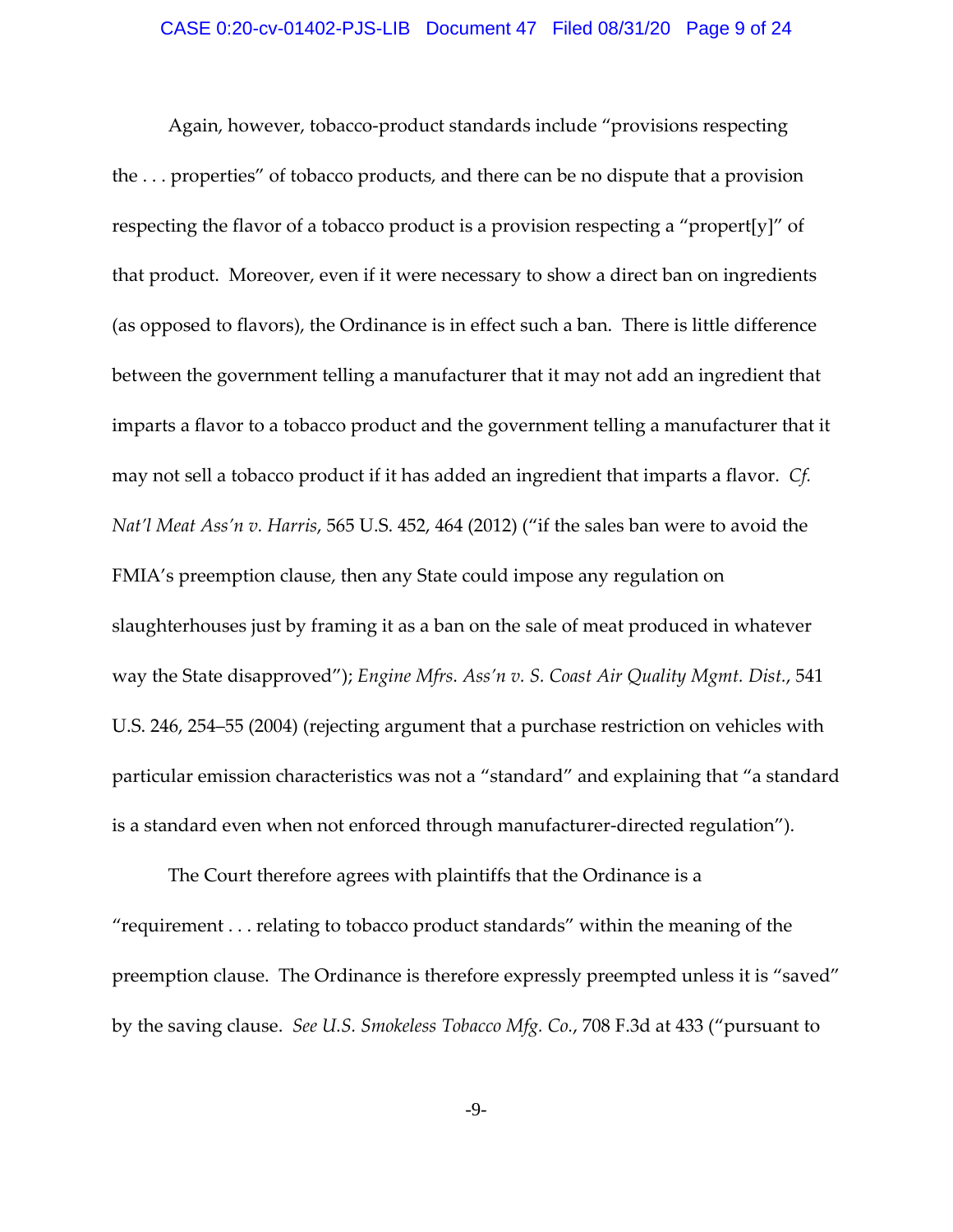#### CASE 0:20-cv-01402-PJS-LIB Document 47 Filed 08/31/20 Page 10 of 24

the saving clause, local laws that would otherwise fall within the preemption clause are exempted" if they come within the saving clause).

On its face, the Ordinance falls within the scope of the saving clause, as it is a "requirement [] relating to the sale  $\dots$  of  $\dots$  tobacco products by individuals of any age . . . ." 21 U.S.C. § 387p(a)(2)(B). Plaintiffs nevertheless argue that the saving clause does not apply.

Plaintiffs first argue that the phrase "by individuals of any age" means that the saving clause exempts only age-related requirements from the scope of the preemption clause.<sup>3</sup> As other courts have noted, plaintiffs' interpretation turns the plain meaning of this phrase on its head. *See R.J. Reynolds Tobacco Co. v. Cty. of Los Angeles*, No. 20‐4880, 2020 WL 4390375, at \*5 n.7 (C.D. Cal. July 13, 2020) ("The plain meaning of that phrase is the opposite of what Plaintiffs suggest—states and localities are free to enact requirements regardless of age.").

 $^3$ The saving clause's list of exempted regulations include those directed at the activities of retailers and merchants (including the "sale," "distribution," "information reporting to the State," "advertising," and "promotion" of tobacco products), as well as those directed at the activities of consumers (including the "possession," "exposure to," "access to," and "use" of tobacco products). It is difficult to believe that Congress meant the modifier "*by* individuals of any age" to apply to every item on the list—i.e., that the phrase was meant to apply not only to those who use tobacco, but to those who advertise it or report information about it to the government. One way to resolve this oddity would be to interpret "by individuals of any age" to apply only to "use of" tobacco products (the last item in the list). The City did not press this argument, however, and as plaintiffs' interpretation is wrong even if "by individuals of any age" modifies the entire list (including "sale"), the Court need not address this issue further.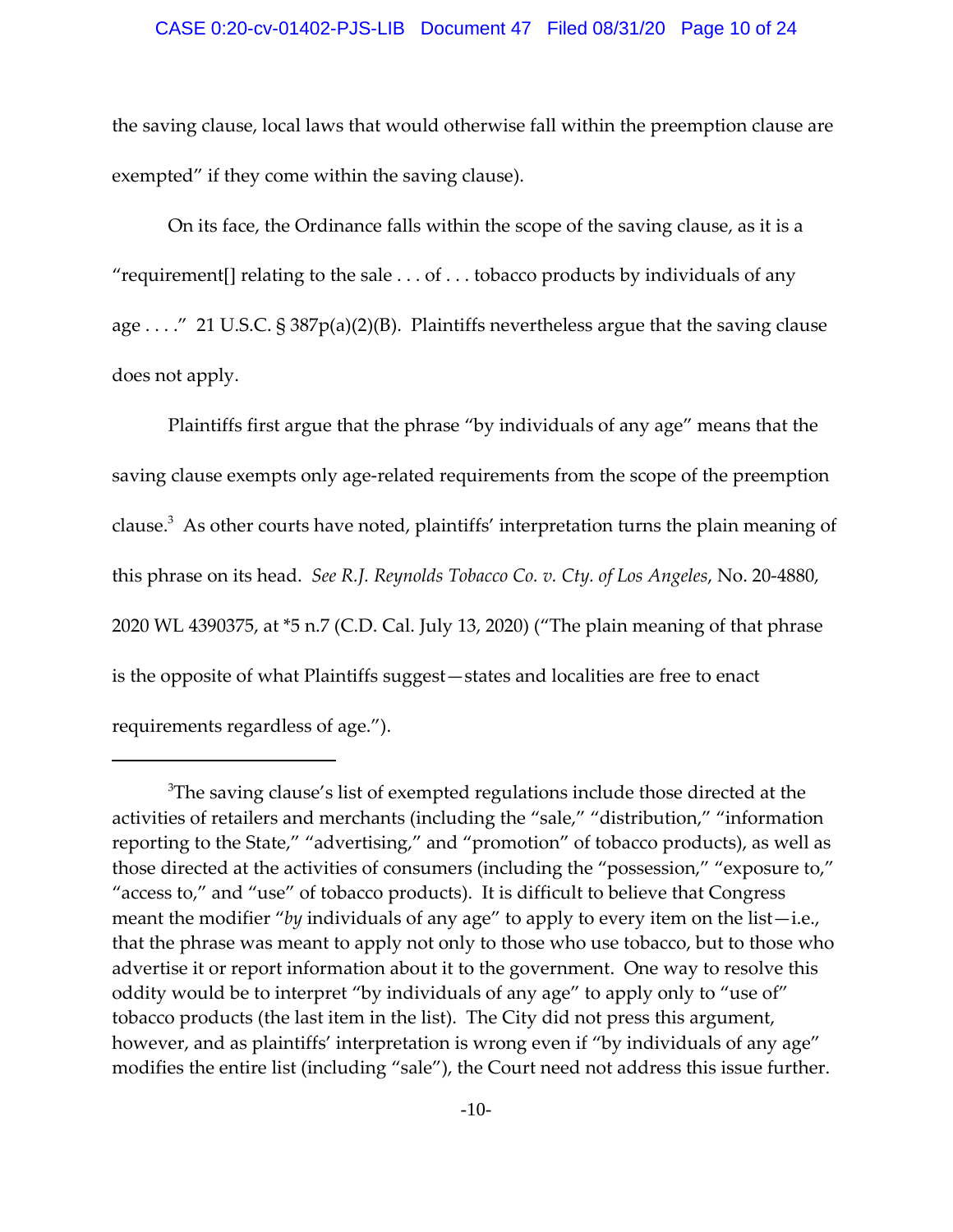## CASE 0:20-cv-01402-PJS-LIB Document 47 Filed 08/31/20 Page 11 of 24

Plaintiffs argue that this interpretation renders the phrase surplusage, as deleting it would not change the meaning of the statute. That is true—although the same thing can often be said about the use of "all," "every," or "any" in a statute. A statute that says that "drivers must be licensed" has the same meaning as a statute that says that "all drivers must be licensed" or "every driver must be licensed." Terms such as "all," "every," and "any"—although technically surplusage—are commonly used to emphasize the universal application of the provisions in which they appear. The fact remains that there is no reasonable way to construe language that authorizes regulations governing activities "by individuals of *any* age" to authorize only regulations governing individuals of *particular* ages.

Moreover, the inclusion of "by individuals of any age" makes sense in the broader context of the Act, which was partly a response to the FDA's earlier unsuccessful attempt to assert jurisdiction over tobacco products in order to enact age‐ specific tobacco regulations. *See FDA v. Brown & Williamson Tobacco Corp.*, 529 U.S. 120, 125–26 (2000) (holding that FDA, which had promulgated regulations to reduce tobacco use among children and adolescents, lacked statutory authority to regulate tobacco products); *see also U.S. Smokeless Tobacco Mfg. Co. v. City of New York*, 703 F. Supp. 2d 329, 336–37 (S.D.N.Y. 2010) (recounting background of the Act).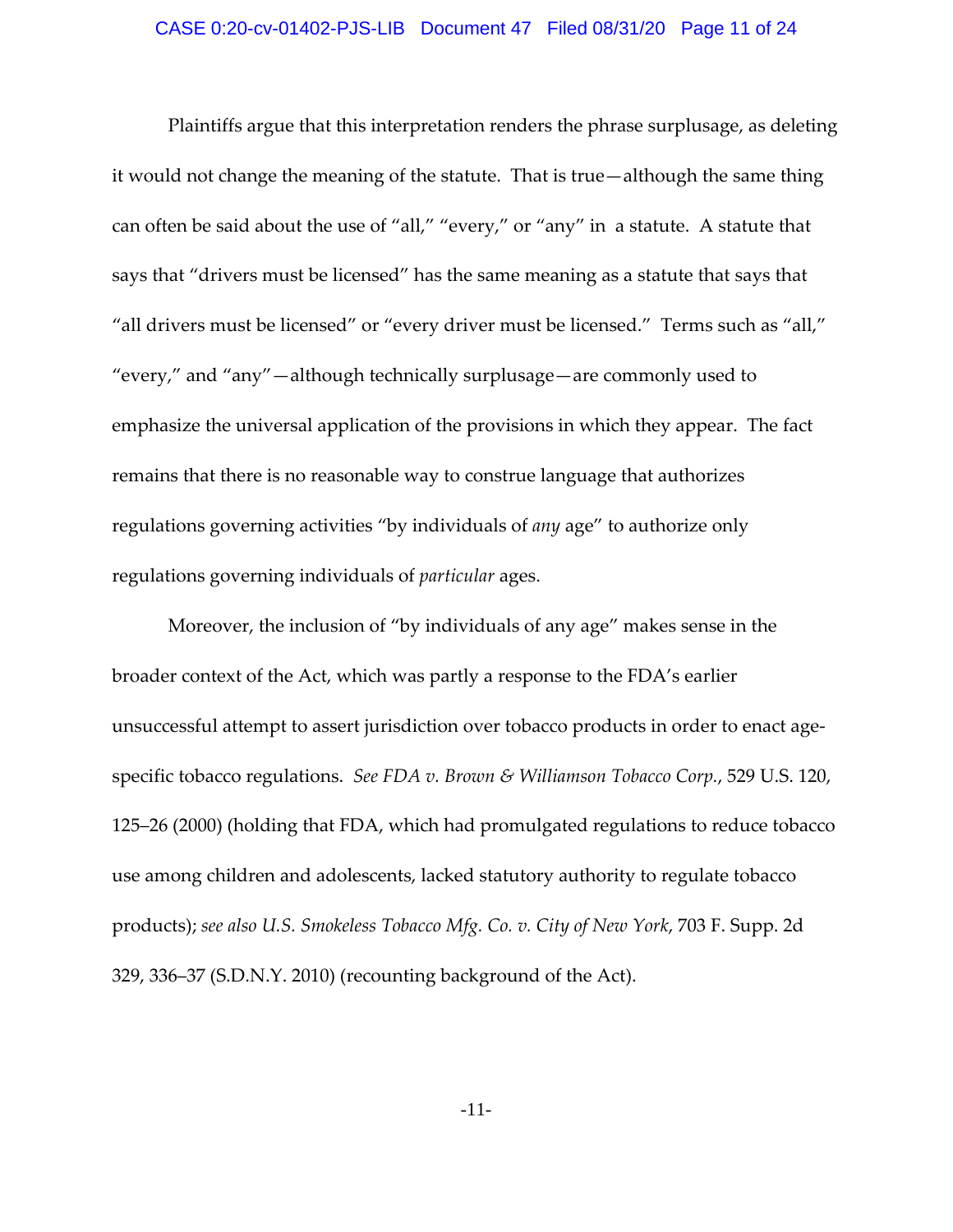## CASE 0:20-cv-01402-PJS-LIB Document 47 Filed 08/31/20 Page 12 of 24

This history is also reflected in the congressional findings memorialized in the Act, which highlight the problem of tobacco use by children and adolescents. 21 U.S.C. § 387 note. Against this backdrop, Congress would have reason to emphasize that, although the Act grew out of concerns over tobacco use by minors, state and local governments are not limited to enacting age‐related restrictions. *See U.S. Smokeless Tobacco Mfg. Co.*, 703 F. Supp. 2d at 348 (noting that, given the background of the Act, the reference to "'individuals of any age' was Congress' way of saying that the carve‐ outs for state prerogative would not be limited to enacting laws aimed only at minors").

Plaintiffs next argue that the saving clause only exempts "requirements" and that a prohibition is not a "requirement." Plaintiffs contrast the language of the preservation clause (which preserves authority to enact regulations "relating to *or prohibiting* the sale" of tobacco products) with the language of the saving clause (which permits "requirements relating to the sale" of tobacco products but does not explicitly refer to prohibitions). Plaintiffs also point out that, while the saving clause concerns only state and local authority, the preservation clause also refers to the authority of federal agencies and Indian tribes. Plaintiffs argue that if these clauses are read together to give effect to each phrase, it is apparent that Congress intended to preempt state and local prohibitions on sales while preserving the authority of federal agencies and Indian tribes to prohibit sales. As a result, plaintiffs argue, state and local governments cannot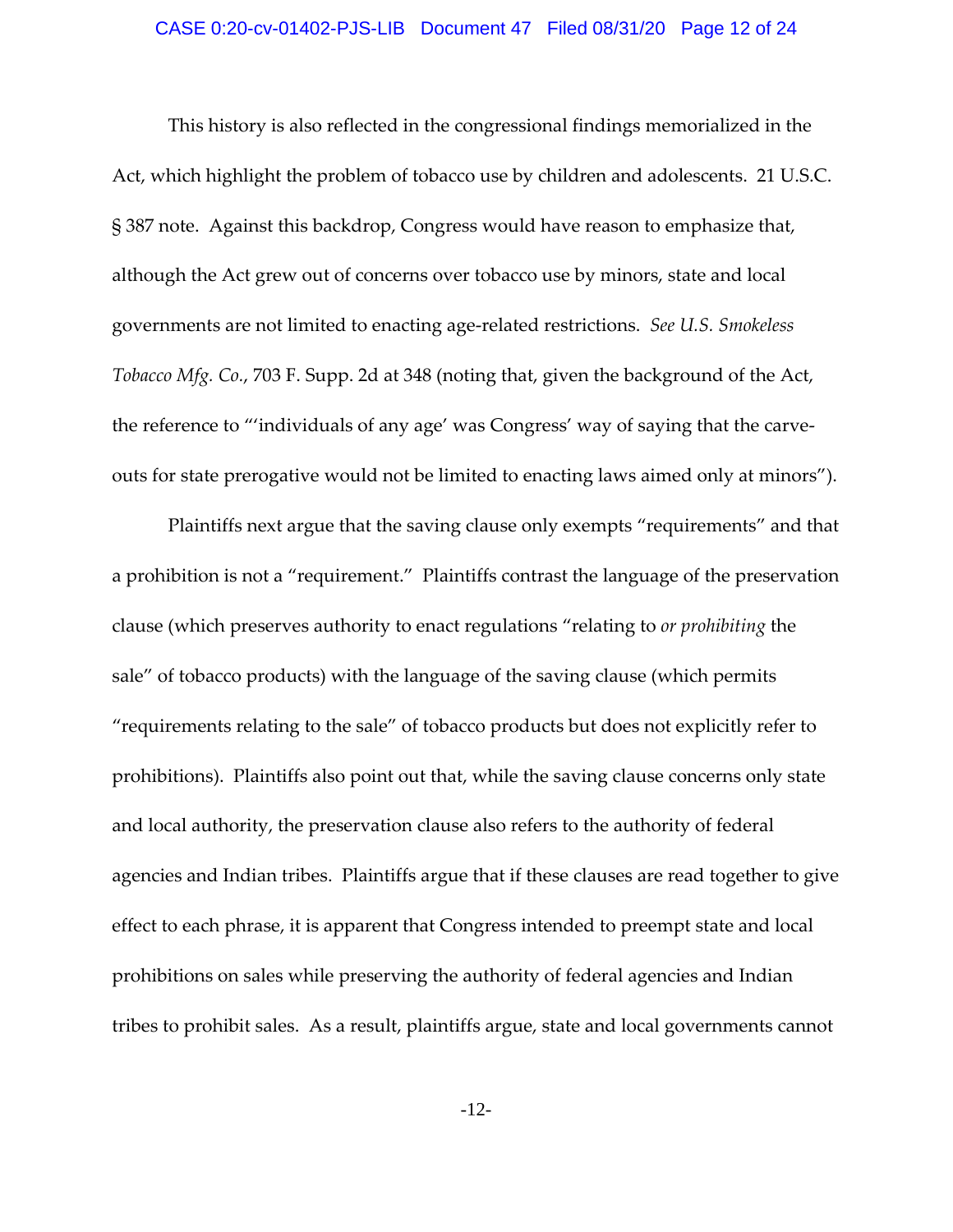#### CASE 0:20-cv-01402-PJS-LIB Document 47 Filed 08/31/20 Page 13 of 24

prohibit sales of tobacco products; they may only regulate the time, place, and manner of sales and distribution.

The Court disagrees. The preservation clause explicitly protects the authority of state and local governments to prohibit the sale of tobacco products "[e]xcept as provided in" the preemption clause. The preemption clause then carves out of the preservation clause—and thus preempts—certain "requirements" enacted by state and local governments. If, as plaintiffs argue, a prohibition is not a "requirement," then the preemption clause leaves untouched the preservation clause's protection of the authority of state and local governments to prohibit the sale of tobacco products. In other words, if the Ordinance is a prohibition $4-$ and a prohibition is not a "requirement"—then the Ordinance is not preempted under the preemption clause, and it does not matter what the saving clause says. *See U.S. Smokeless Tobacco Mfg. Co v. City of New York*, No. 09‐10511, 2011 WL 5569431, at \*7 (S.D.N.Y. Nov. 15, 2011) ("Plaintiffs

<sup>4</sup> The Court notes that it is not clear that the Ordinance *is* a prohibition. Nearly any regulation can be characterized as a "prohibition," including the "time, place, and manner" restrictions that plaintiffs contend are within the meaning of the word "requirement." For example, the regulation at issue in *U.S. Smokeless Tobacco* prohibited the sale of certain tobacco products at anything other than a tobacco bar. It does not take much creativity to frame this regulation as a "prohibition" on sales at gas stations and convenience stores. Similarly, an ordinance that permitted sales of tobacco products only between 10:00 pm and 6:00 am could easily be characterized as a "prohibition" on sales between 6:00 am and 10:00 pm. Thus, another problem with plaintiffs' theory is that it would be nearly impossible to distinguish a permissible "restriction" from an impermissible "prohibition."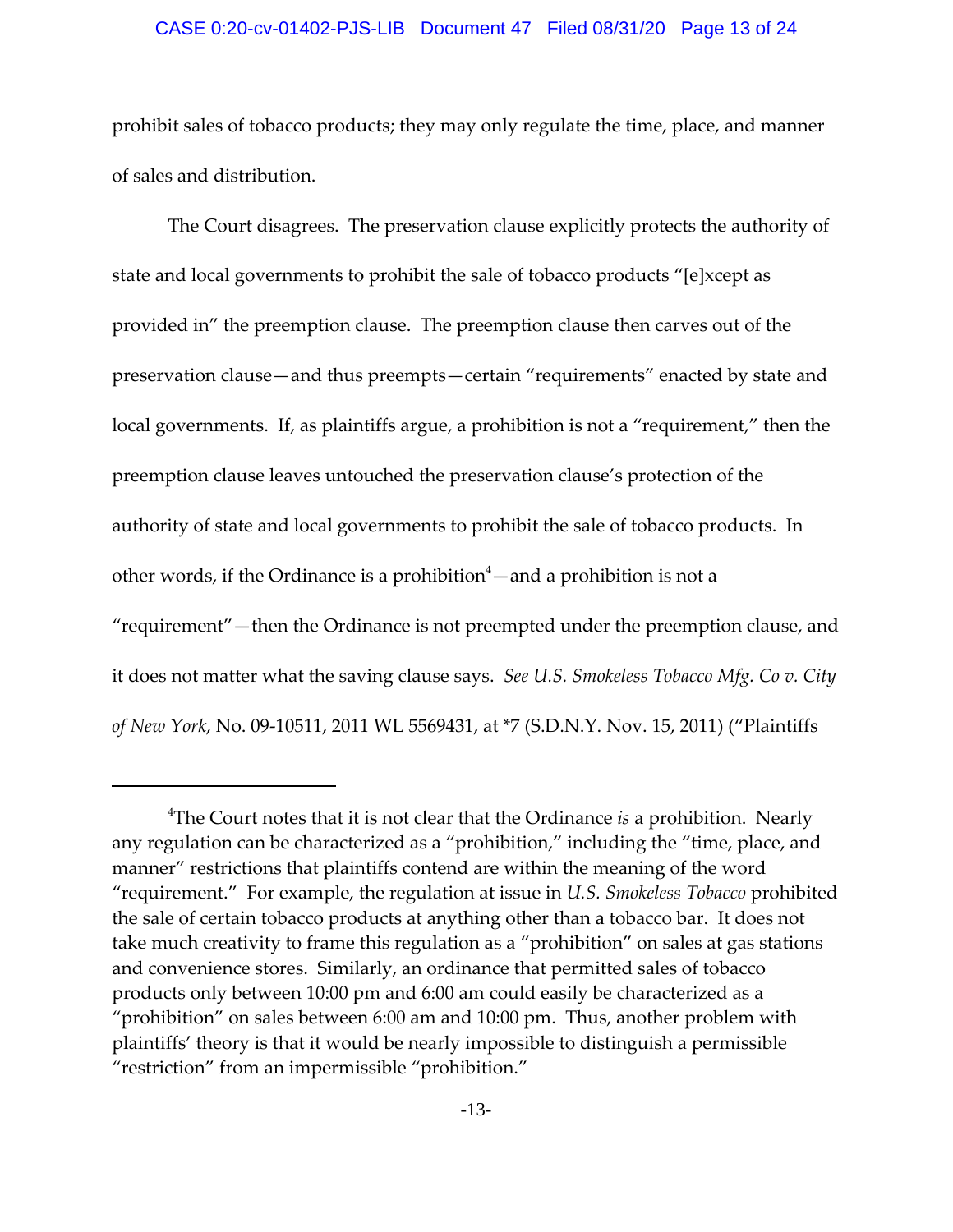#### CASE 0:20-cv-01402-PJS-LIB Document 47 Filed 08/31/20 Page 14 of 24

try to find meaning in the fact that the Preservation Clause purports to reach both sales restrictions 'and prohibitions,' while the Saving Clause reaches only sales restrictions. . . . But as the Preemption Clause is itself silent regarding sales prohibitions, it seems far more likely that prohibitions are preserved and never preempted, and therefore need never be saved."), *aff'd*, 708 F.3d 428 (2d Cir. 2013).

In short, the problem with plaintiffs' argument is that it ignores the fact that the preemption clause, like the saving clause, uses the term "requirement" and does not explicitly refer to prohibitions. "Requirement" must mean the same thing in the two clauses. If a prohibition is a "requirement"—and if the Ordinance is a prohibition—then the Ordinance is preempted under the preemption clause (because, as the Court has held, the Ordinance relates to tobacco‐product standards), but it is saved by the saving clause (because it relates to the sale of tobacco products). If a prohibition is not a "requirement"—and if the Ordinance is a prohibition—then the Ordinance is not preempted under the preemption clause and the saving clause is irrelevant. Either way, the Ordinance is not expressly preempted.

Finally, plaintiffs argue that, if the Ordinance is not expressly preempted, then states and municipalities can regulate tobacco‐product standards by simply casting such regulations in the form of sales regulations. For example, a municipality could establish conflicting requirements concerning nicotine levels, premarket review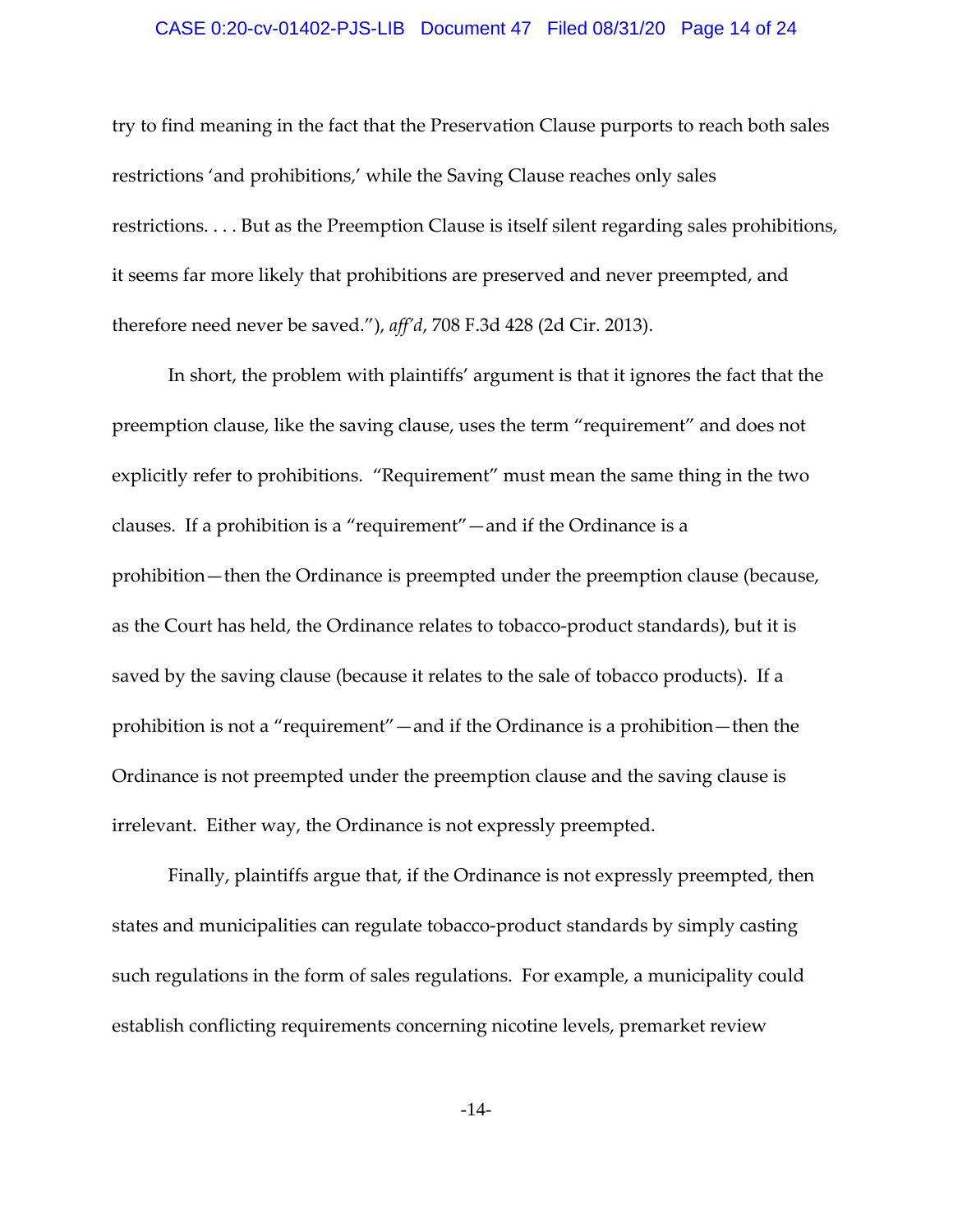#### CASE 0:20-cv-01402-PJS-LIB Document 47 Filed 08/31/20 Page 15 of 24

processes, and other matters simply by banning the sale of products that do not meet these requirements. In the Court's view, this is not really an argument about how to interpret the language of the saving clause, which, as discussed above, the Court has already construed to encompass the Ordinance. Instead, this argument raises a concern that may be addressed by the application of ordinary principles of implied preemption, to which the Court now turns. *See Geier v. Am. Honda Motor Co.*, 529 U.S. 861, 869 (2000) (an express preemption provision does not, by itself, foreclose application of principles of implied preemption).

## *D. Implied Preemption*

Plaintiffs argue that the Ordinance is impliedly preempted under the doctrine of obstacle preemption, which is a type of conflict preemption. Pursuant to that doctrine, a state law is preempted if it "stands as an obstacle to the accomplishment and execution of the full purposes and objectives of Congress." *See Freightliner Corp. v. Myrick*, 514 U.S. 280, 287 (1995) (citations and quotation marks omitted)). Determining whether obstacle preemption applies "is a matter of judgment, to be informed by examining the federal statute as a whole and identifying its purpose and intended effects . . . ." *Crosby v. Nat'l Foreign Trade Council*, 530 U.S. 363, 373 (2000). At the same time, however, "[i]mplied preemption analysis does not justify a freewheeling judicial inquiry into whether a state statute is in tension with federal objectives; such an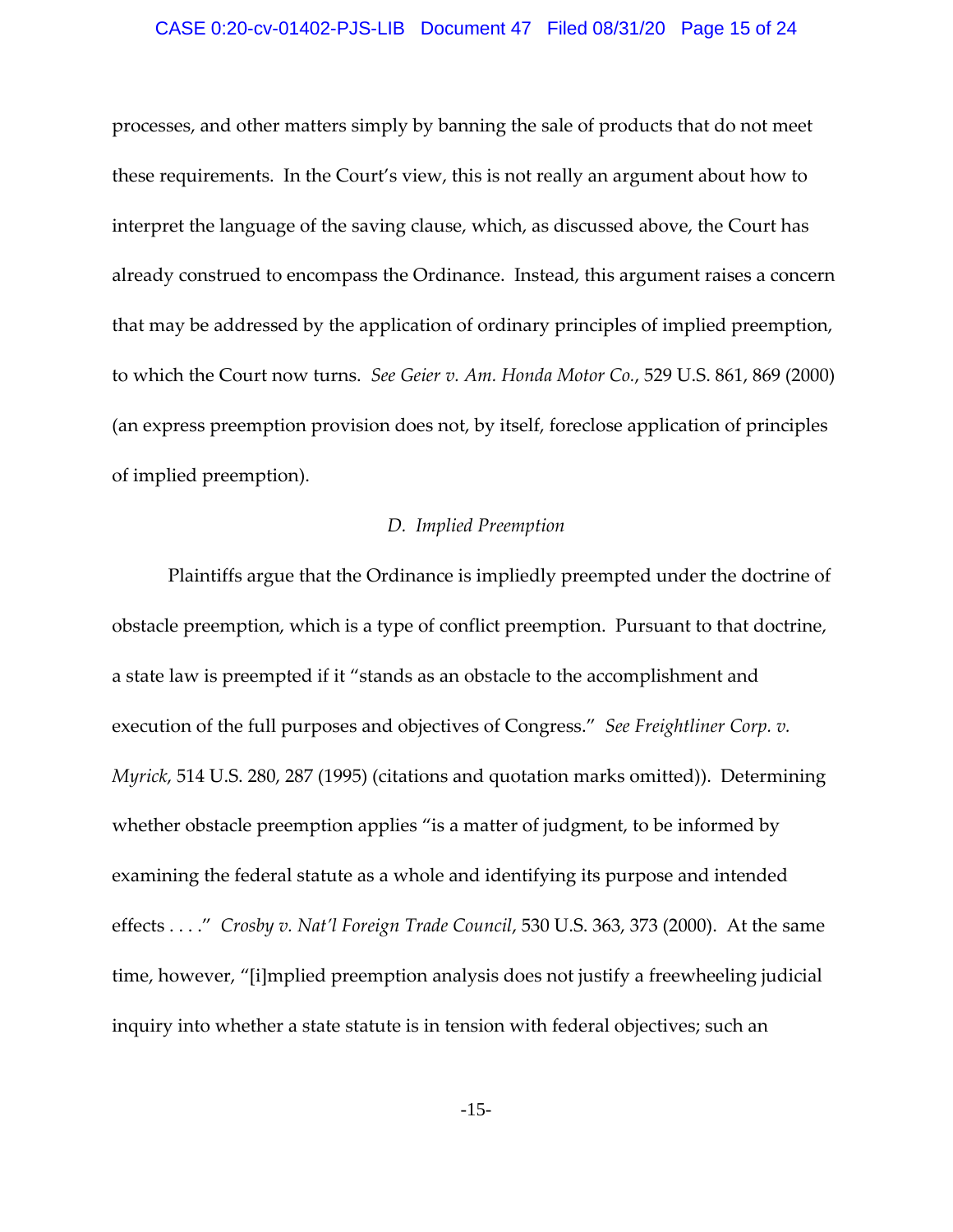## CASE 0:20-cv-01402-PJS-LIB Document 47 Filed 08/31/20 Page 16 of 24

endeavor would undercut the principle that it is Congress rather than the courts that pre‐empts state law." *Chamber of Com. of U.S. v. Whiting*, 563 U.S. 582, 607 (2011) (citation and quotation marks omitted). Plaintiffs bear the burden to show that the Ordinance is impliedly preempted. *Paris Limousine of Okla., LLC v. Exec. Coach Builders, Inc.*, 867 F.3d 871, 874 (8th Cir. 2017).

Plaintiffs first argue that the Ordinance acts as an obstacle to Congress's goal of establishing uniform national manufacturing standards for tobacco products, including standards governing the ingredients used in such products. The Court disagrees for the simple reason that the Ordinance does not impose any manufacturing requirements; it is a ban on the sale of certain types of finished tobacco products. The Ordinance will not cause any manufacturer to change anything about the ingredients that it uses or anything else about the way that it manufactures its products. The Ordinance may have the effect of reducing the sales of certain products, but that is not the same as subjecting manufacturers to varying requirements about how to produce those products.

It is true that, if every municipality in the United States adopted a similar ordinance, that would as a practical matter amount to a nationwide ban on the use of certain ingredients, because it would become impossible for manufacturers to sell a product that contained those ingredients. As discussed above, that is one reason why

-16-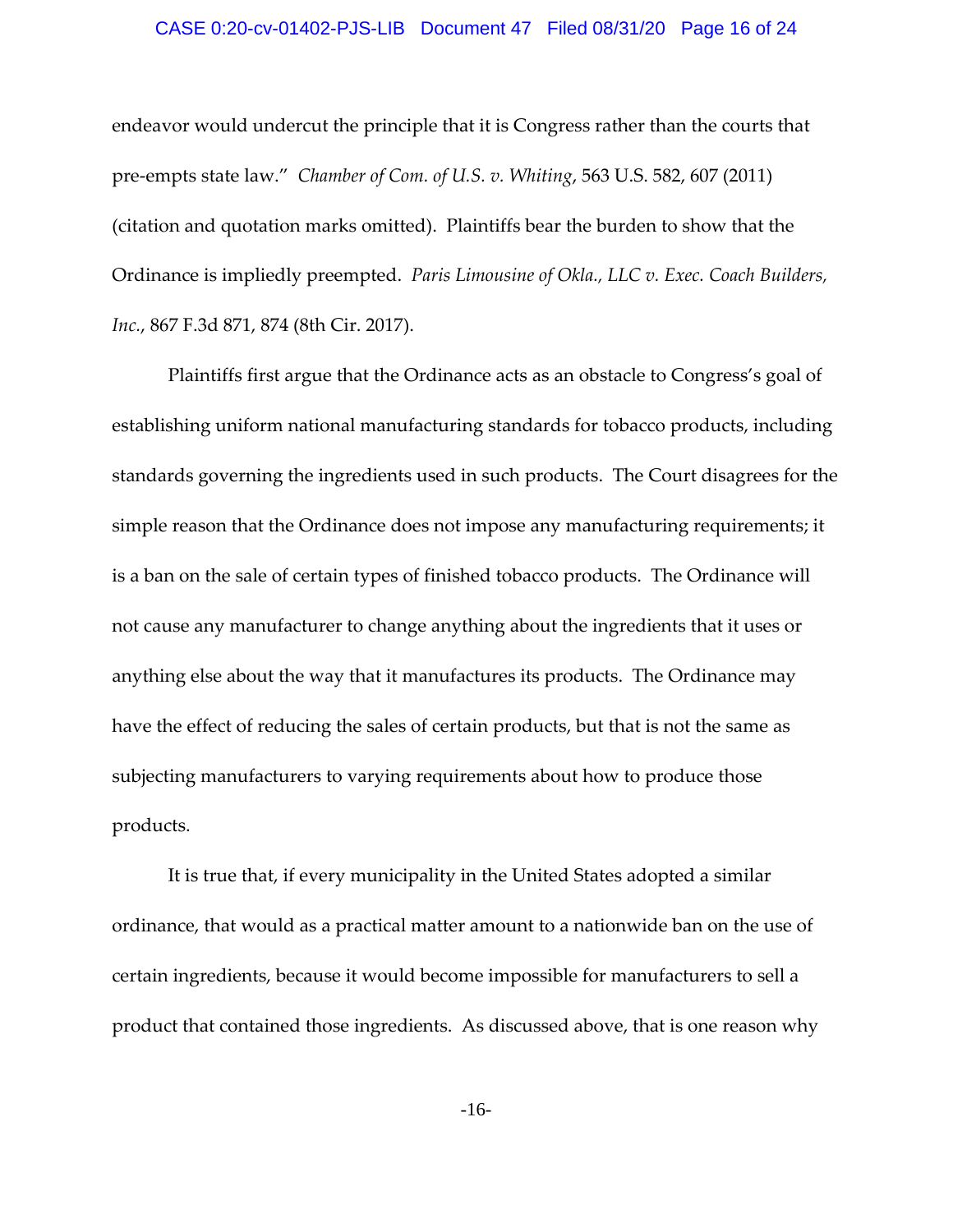#### CASE 0:20-cv-01402-PJS-LIB Document 47 Filed 08/31/20 Page 17 of 24

the Court agrees with plaintiffs' argument that the Ordinance qualifies as a "tobacco product standard." *See Engine Mfrs. Ass'n*, 541 U.S. at 255 ("[I]f one State or political subdivision may enact such rules, then so may any other; and the end result would undo Congress's carefully calibrated regulatory scheme.").

But *Engine Manufacturers* was an express‐preemption case. To find implied preemption, the conflict must be more than speculative. *See English v. Gen. Elec. Co.*, 496 U.S. 72, 90 (1990) (rejecting a hypothetical factual scenario as "simply too speculative a basis on which to rest a finding of pre‐emption"and stating that "[t]he Court has observed repeatedly that pre‐emption is ordinarily not to be implied absent an actual conflict" (citation and quotation marks omitted)); *see also Rice v. Norman Williams Co.*, 458 U.S. 654, 659 (1982) ("The existence of a hypothetical or potential conflict is insufficient to warrant the pre‐emption of the state statute."). It is theoretically possible that thousands of municipalities could ban the sale of flavored tobacco products, but the remote possibility of such a de facto nationwide ban is an insufficient basis on which to find an actual conflict.

Plaintiffs next argue that the Ordinance undermines Congress's and the FDA's judgment that certain flavored tobacco products—including menthol cigarettes and menthol electronic nicotine delivery systems ("ENDS") products—should remain on the market. Plaintiffs point out that Congress exempted menthol cigarettes from its ban on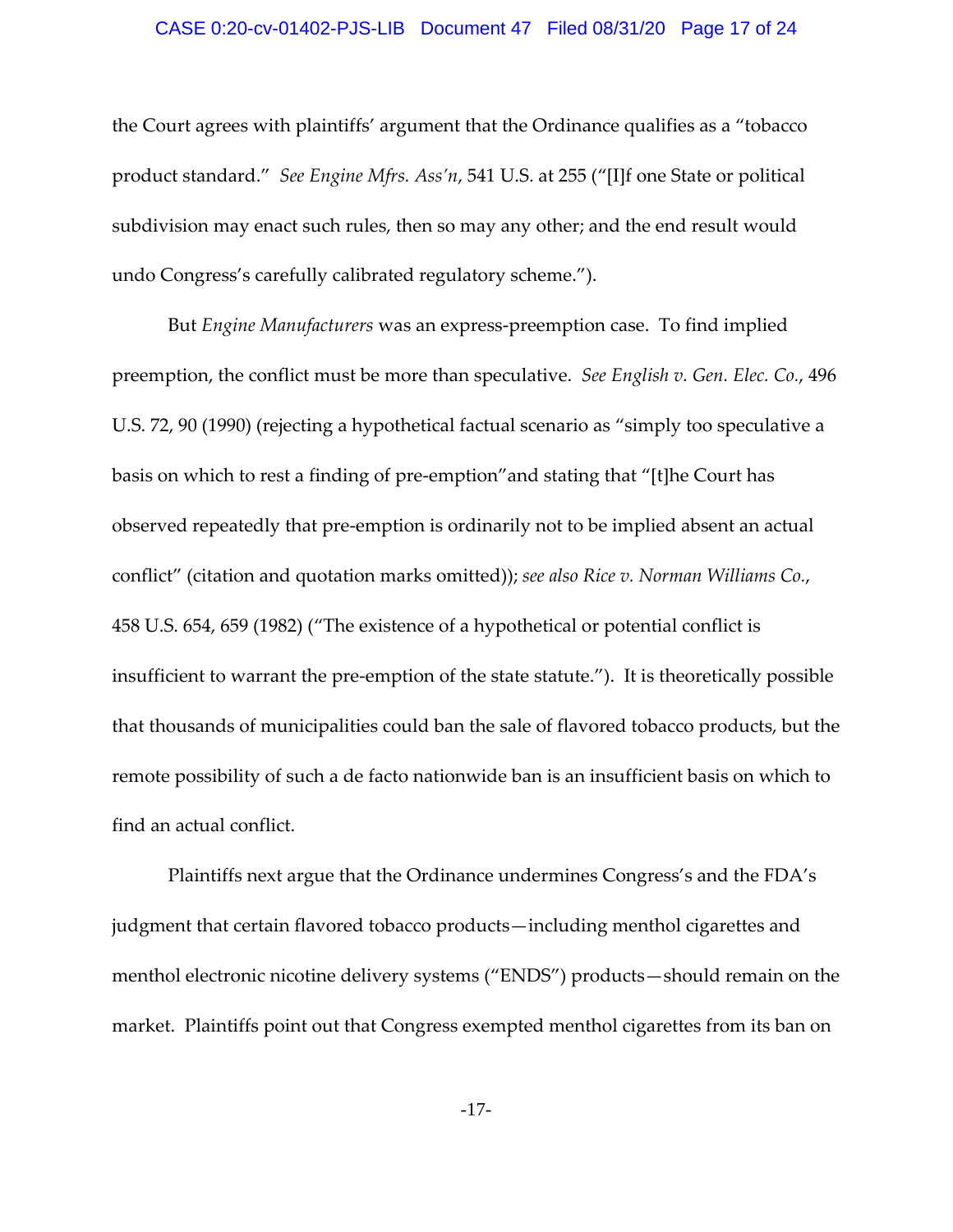flavored cigarettes. 21 U.S.C.  $\S 387g(a)(1)(A)$ . Plaintiffs further point out that Congress empowered the FDA to determine whether to ban menthol cigarettes or other types of flavored tobacco products and specifically instructed the FDA to study the impact of menthol cigarettes on public health. *Id.* § 387g(a)(1)(A), (e). Since then, the FDA has twice sought input with respect to regulatory actions that it might take regarding flavored tobacco products: once specifically with respect to menthol in cigarettes and other tobacco products, *see* Menthol in Cigarettes, Tobacco Products; Request for Comments, 78 Fed. Reg. 44,484 (July 24, 2013), and once concerning flavored tobacco products in general (including whether and how they may help adult smokers reduce cigarette use), *see* Regulation of Flavors in Tobacco Products, 83 Fed. Reg. 12,294 (Mar. 21, 2018). In both cases, the agency did not adopt a final rule.

Contrary to plaintiffs' argument, none of this represents a decision by Congress that menthol cigarettes or any other flavored tobacco products should remain on the market. To the contrary, Congress explicitly gave the FDA authority to regulate menthol and other flavors in tobacco products. 21 U.S.C. § 387g(a)(1)(A). It is true that the FDA decided not to take action after twice soliciting comments about flavored tobacco products. But the decision of a federal agency not to issue a *nationwide* regulation is not the same thing as a decision by Congress (or even by that agency) that *state and local governments* should not be able to regulate. The federal government

-18-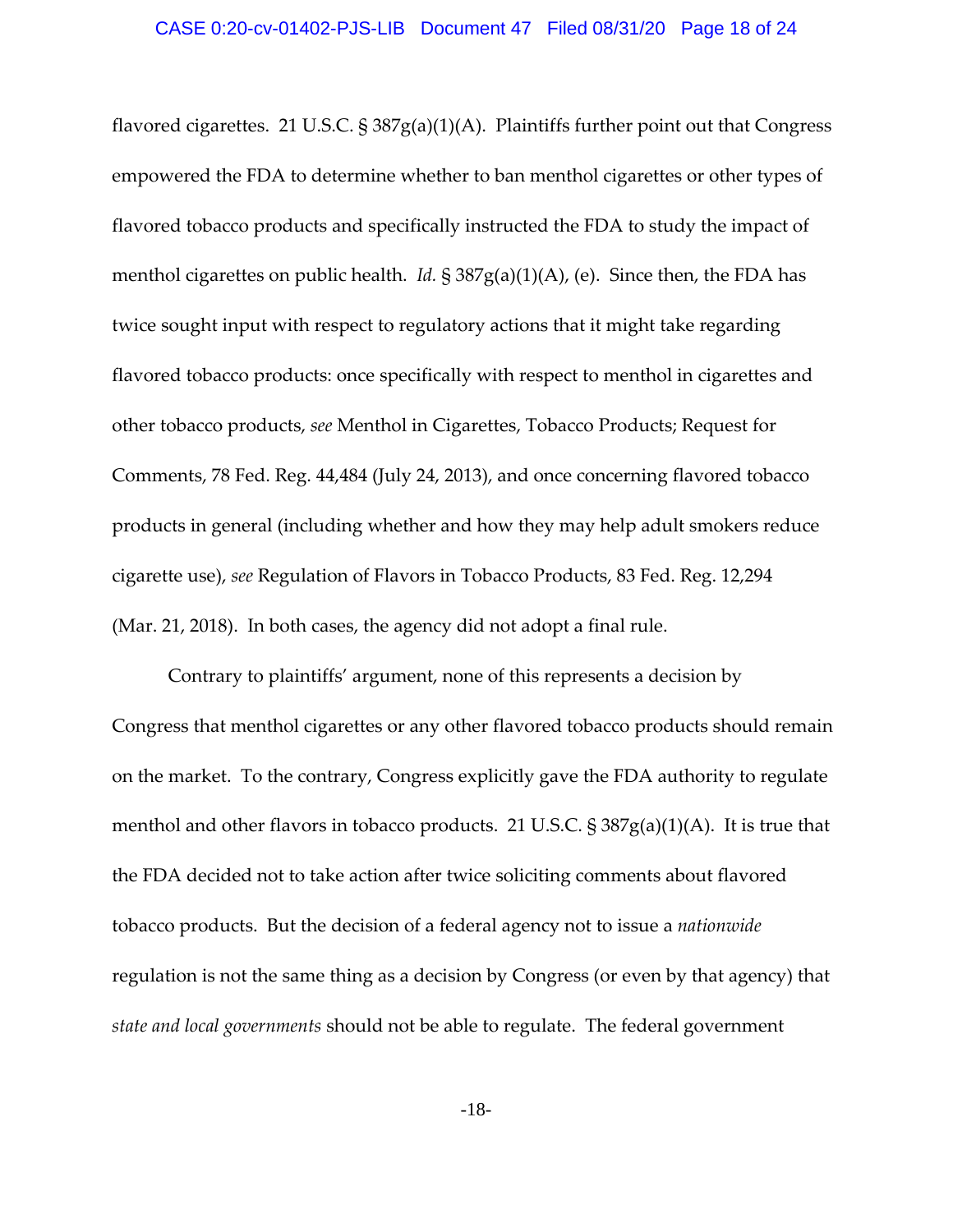### CASE 0:20-cv-01402-PJS-LIB Document 47 Filed 08/31/20 Page 19 of 24

has—through inaction—left countless matters to be regulated by state and local governments.

Plaintiffs also point to various FDA press releases, policy proposals, and other documents discussing the role that flavored ENDS products may play in helping adult smokers transition away from smoking. These documents reflect that, in determining its enforcement priorities, the FDA balanced this consideration against the appeal that such products have for minors. Most of this commentary appears to be related to decisions that the FDA made about its enforcement priorities in the wake of its 2016 rule deeming most products meeting the statutory definition of "tobacco product" to be subject to its regulatory authority. *See* Deeming Tobacco Products to Be Subject to the Federal Food, Drug, and Cosmetic Act, 81 Fed. Reg. 28,973 (May 10, 2016) ["Deeming Rule"].

The Deeming Rule brought "approximately 25,000 new tobacco products, including various cigars, e‐cigarettes, pipe tobacco products, and hookah within the purview of the Act." *Am. Acad. of Pediatrics v. FDA*, 379 F. Supp. 3d 461, 470 (D. Md. 2019), *appeal dismissed in part and dismissed as moot in part sub nom. In re Cigar Ass'n of Am.*, 812 F. App'x 128 (4th Cir. 2020). This meant, among other things, that thousands of new products became subject to premarket review requirements. *See generally* 21 U.S.C. § 387j. Ordinarily, if a product requires premarket authorization, and if the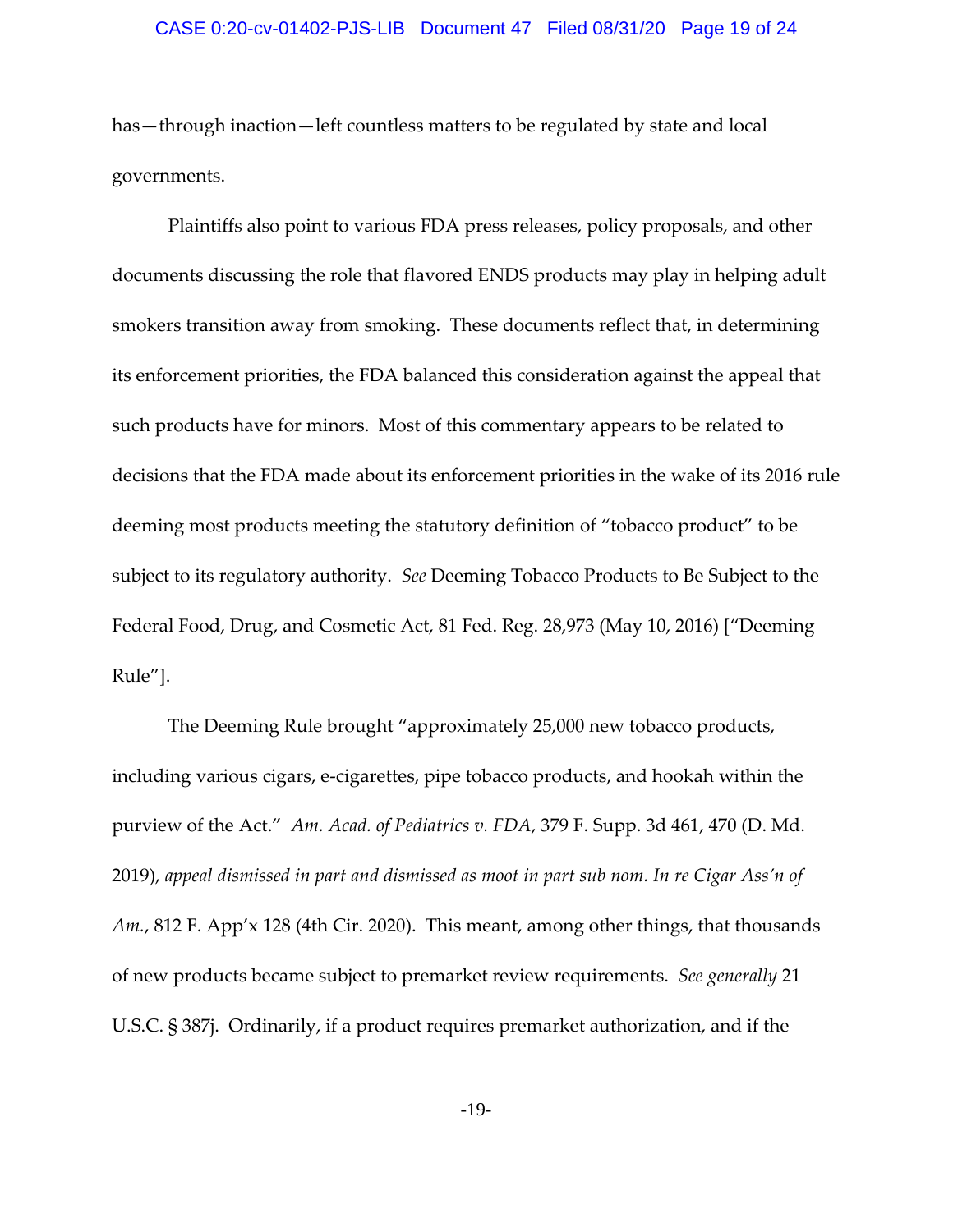### CASE 0:20-cv-01402-PJS-LIB Document 47 Filed 08/31/20 Page 20 of 24

product has not received that authorization, the product is considered adulterated and may not be introduced into interstate commerce. 21 U.S.C. § 387b(6); 21 U.S.C. § 331(a). To manage the flood of applications, however, the Deeming Rule adopted staggered compliance periods based on the level of premarket review that various categories of products required. During these periods, certain products that were technically "adulterated" would not be the subject of enforcement actions. Deeming Rule, 81 Fed. Reg. at 29,011.

Since then, the FDA has extended these timelines on several occasions<sup>5</sup> and has continued to prioritize its enforcement efforts. For example, in its current Guidance, the FDA announced that it would prioritize enforcement against, among other products, ENDS products *other than* tobacco and menthol flavors. FDA, *Enforcement Priorities for Electronic Nicotine Delivery Systems (ENDS) and Other Deemed Products on the Market Without Premarket Authorization* (April 2020), *available at*

https://www.fda.gov/media/133880/download (last visited Aug. 31, 2020) ["Guidance"]. The FDA noted that menthol appears to be less popular among young users and that there is some evidence to suggest that flavored ENDS products may help addicted adults transition away from smoking. Guidance at 14–15, 20, 24. In light of these

 $5$ A detailed history of these extensions—at least one of which became the subject of litigation, *see American Academy of Pediatrics*, 379 F. Supp. 3d at 468–69—is not necessary here.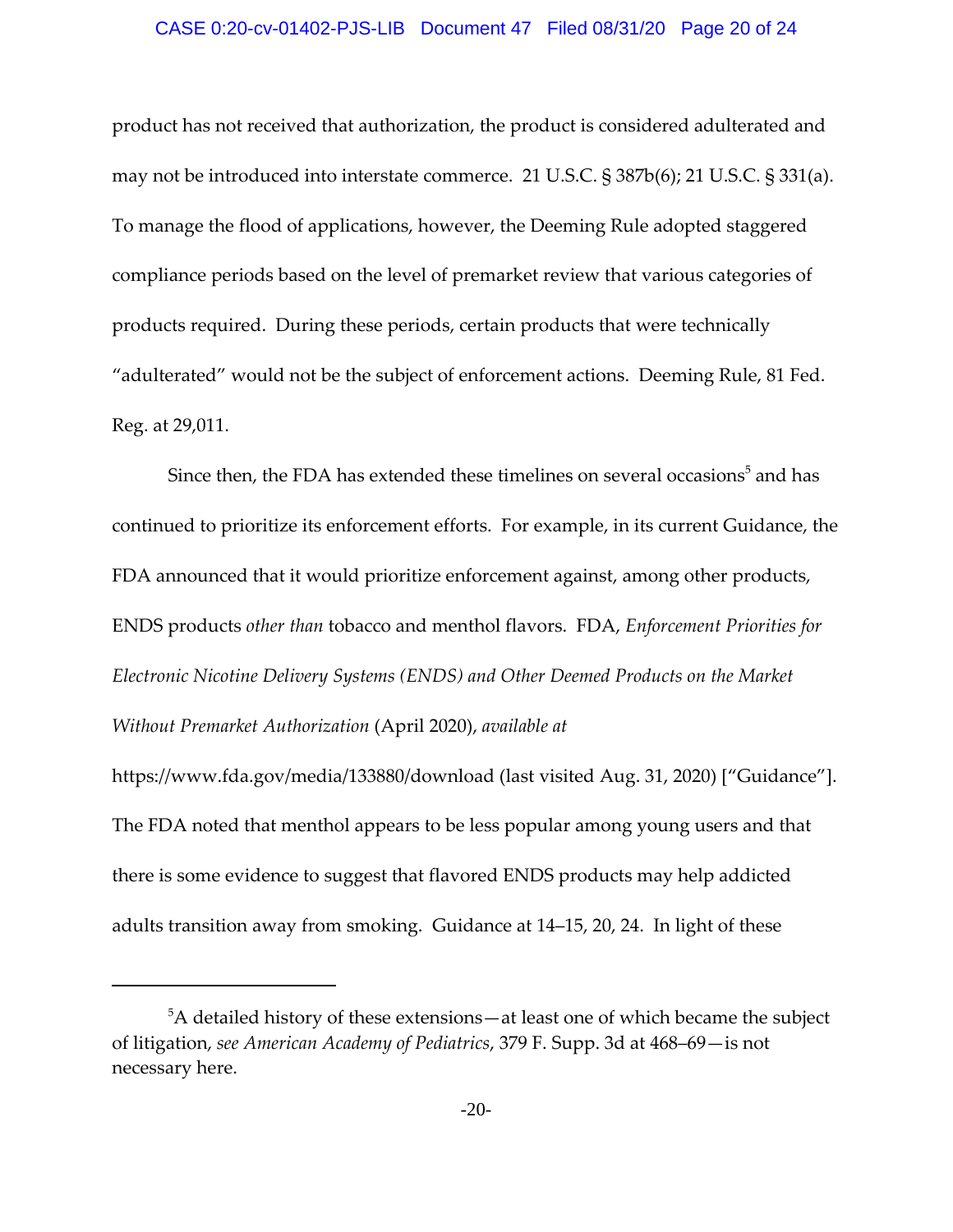### CASE 0:20-cv-01402-PJS-LIB Document 47 Filed 08/31/20 Page 21 of 24

considerations, the FDA explained, its decision to prioritize enforcement against flavored ENDS products other than menthol and tobacco "strikes an appropriate balance between restricting youth access to such products, while maintaining availability of potentially less harmful options for current and former adult smokers who have transitioned or wish to transition completely away from combusted tobacco products." Guidance at 20. The FDA has made similar statements on other occasions.

Clearly, then, the FDA has—through its enforcement priorities—demonstrated a preference for avoiding the removal of certain flavored ENDS products from the market. But these priorities represent nothing more than a nonbinding exercise in resource allocation that "does not in any way alter the fact that it is illegal to market any new tobacco product without premarket authorization." Guidance at 2–3. The fact that, in preparing to process a large influx of applications for premarket approval, the FDA has decided to focus on those products that present the greatest threat of enticing minors simply reflects the fact that enforcement resources are finite and that there will inevitably be delays in reviewing and approving products.

Notably, the FDA's enforcement priorities have shifted in the face of new evidence and changing trends in youth tobacco use. $^6$  Obviously, then, the conclusions

<sup>6</sup> *See* Guidance at 20 (explaining that the FDA "reconsider[ed] its approach" regarding mint‐flavored ENDS products in light of new data showing the popularity of mint and a recent surge in youth use of ENDS products); *FDA Regulation of Electronic* (continued...)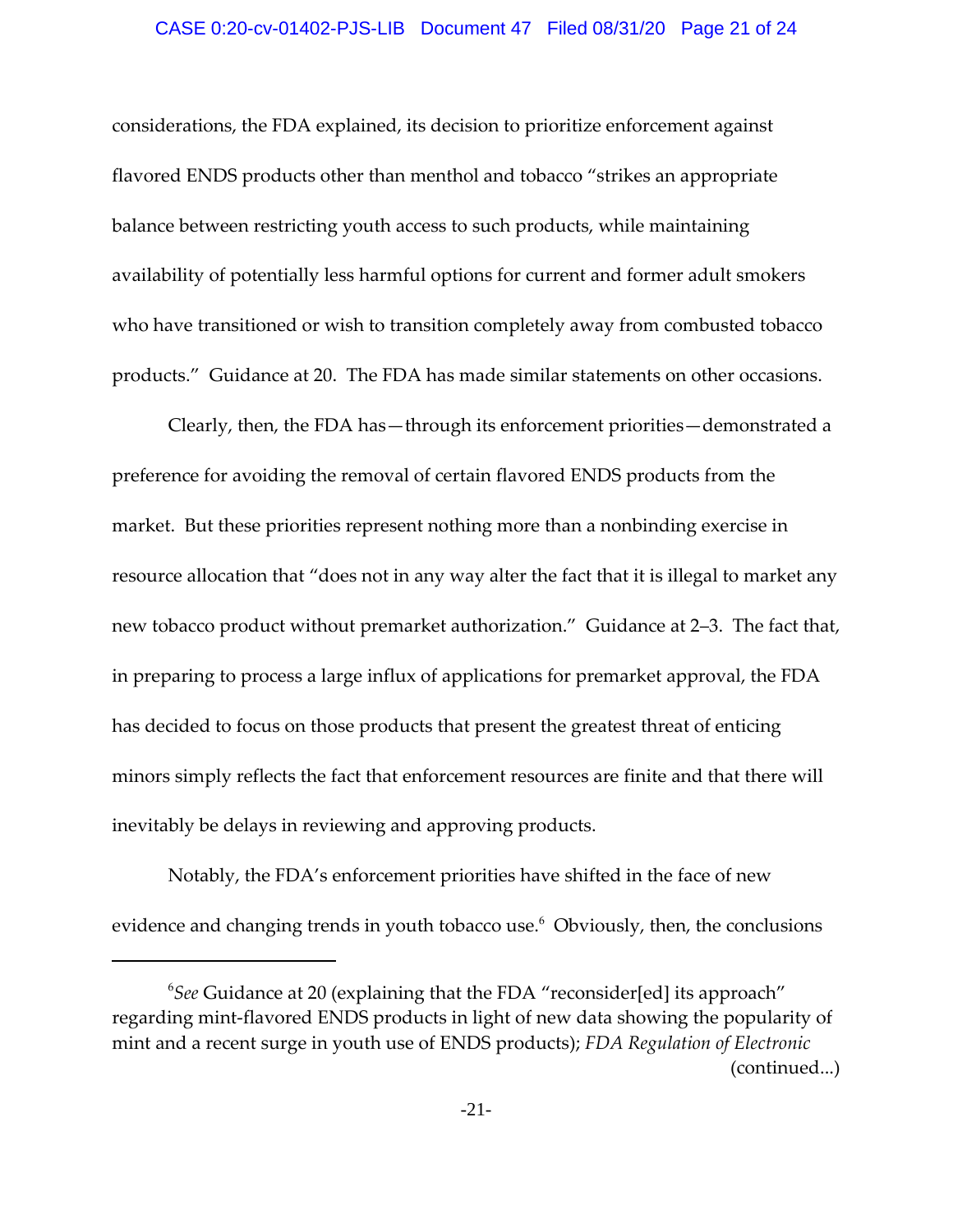### CASE 0:20-cv-01402-PJS-LIB Document 47 Filed 08/31/20 Page 22 of 24

supporting the current version of its Guidance are tentative. Indeed, the Guidance begins by stating that it "represents the current thinking of the [FDA] on this topic" and "does not establish any rights for any person and is not binding on FDA or the public." Guidance at 2. Under the circumstances, and in light of the fact that the Act expressly contemplates a role for state and local regulation, the tension between the Ordinance and these discretionary, provisional enforcement decisions does not represent "an obstacle to the accomplishment and execution of the full purposes and objectives of Congress." *Freightliner Corp.*, 514 U.S. at 287 (citation and quotation marks omitted).

https://www.fda.gov/news‐events/press‐announcements/statement‐fda‐commissioner‐s cott‐gottlieb‐md‐proposed‐new‐steps‐protect‐youth‐preventing‐access (last visited Aug. 31, 2020) (announcing new proposals, including new enforcement priorities, in light of recent increase in youth use of ENDS products); Statement from FDA Commissioner Scott Gottlieb, M.D. (Sept. 11, 2018), *available at* https://www.fda.gov/news‐events/press‐announcements/statement‐fda‐commissioner‐s

cott‐gottlieb‐md‐new‐steps‐address‐epidemic‐youth‐e‐cigarette‐use (last visited Aug. 31, 2020) (noting that "in view of the accelerating use among youth, we're actively considering whether we will enforce the premarket review provision earlier, when it is apparent that these products are now subject to widespread youth use" and that "we may take steps to curtail the marketing and selling of flavored products").

 $^6$ (...continued)

*Nicotine Delivery Systems and Investigation of Vaping Illnesses Before H. Subcomm. on Oversight and Investigations, Comm. on Energy and Commerce* (Sept. 25, 2019) (testimony of Norman Sharpless, M.D., Acting FDA Commissioner), *available at* https://www.hhs.gov/about/agencies/asl/testimony/2019‐09/fda‐regulation‐of‐electronic ‐nicotine‐delivery‐systems‐and‐investigation‐of‐vaping‐illnesses.html (last visited Aug. 31, 2020) ("FDA intends to finalize a compliance policy in the coming weeks that would prioritize the Agency's enforcement of the premarket authorization requirements for non‐tobacco‐flavored e‐cigarettes, *including mint‐ and menthol‐flavored products*." (emphasis added)); Statement from FDA Commissioner Scott Gottlieb, M.D. (Nov. 15, 2018), *available at*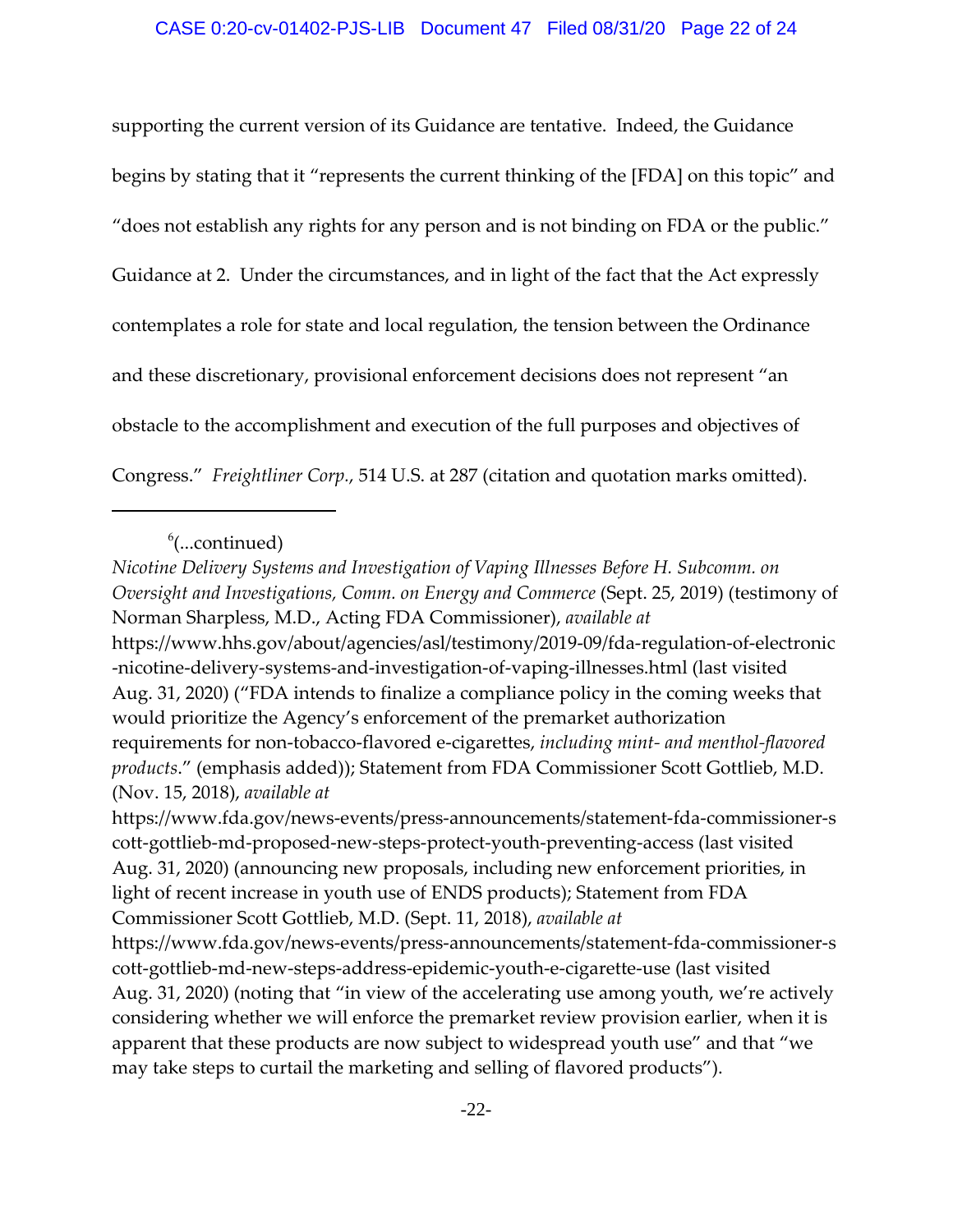## CASE 0:20-cv-01402-PJS-LIB Document 47 Filed 08/31/20 Page 23 of 24

Finally, plaintiffs argue that allowing states and municipalities to prohibit the sale of certain tobacco products threatens to subject manufacturers to multiple approval processes instead of the single, detailed, uniform process set forth in § 387j. As noted, § 387j subjects new products to a premarket approval process. 21 U.S.C. § 387j(a)(2). The statute sets forth various pathways to gaining approval as well as exceptions to the requirement. *See generally Cigar Ass'n of Am. v. FDA*, No. 16‐CV‐1460, 2020 WL 4816459, at \*1–2 (D.D.C. Aug. 19, 2020) (describing the Act's approval requirements and process). The statute also prescribes the contents of an application for approval and standards for approving or denying an application. 21 U.S.C. § 387j(b), (c).

This argument fails for the same reason that plaintiffs' argument regarding manufacturing standards fails. Simply put, the Ordinance does not impose any kind of premarket approval process that could conflict with the detailed regime set forth in § 387j. Plaintiffs go on to argue that the Ordinance interferes with the FDA's judgment (rendered through the Act's approval process) that a given product may be marketed to the public. This is simply a reiteration of plaintiffs' argument that the Ordinance interferes with the goal of uniform national regulation. The Court has already explained why it is unpersuaded by that argument.